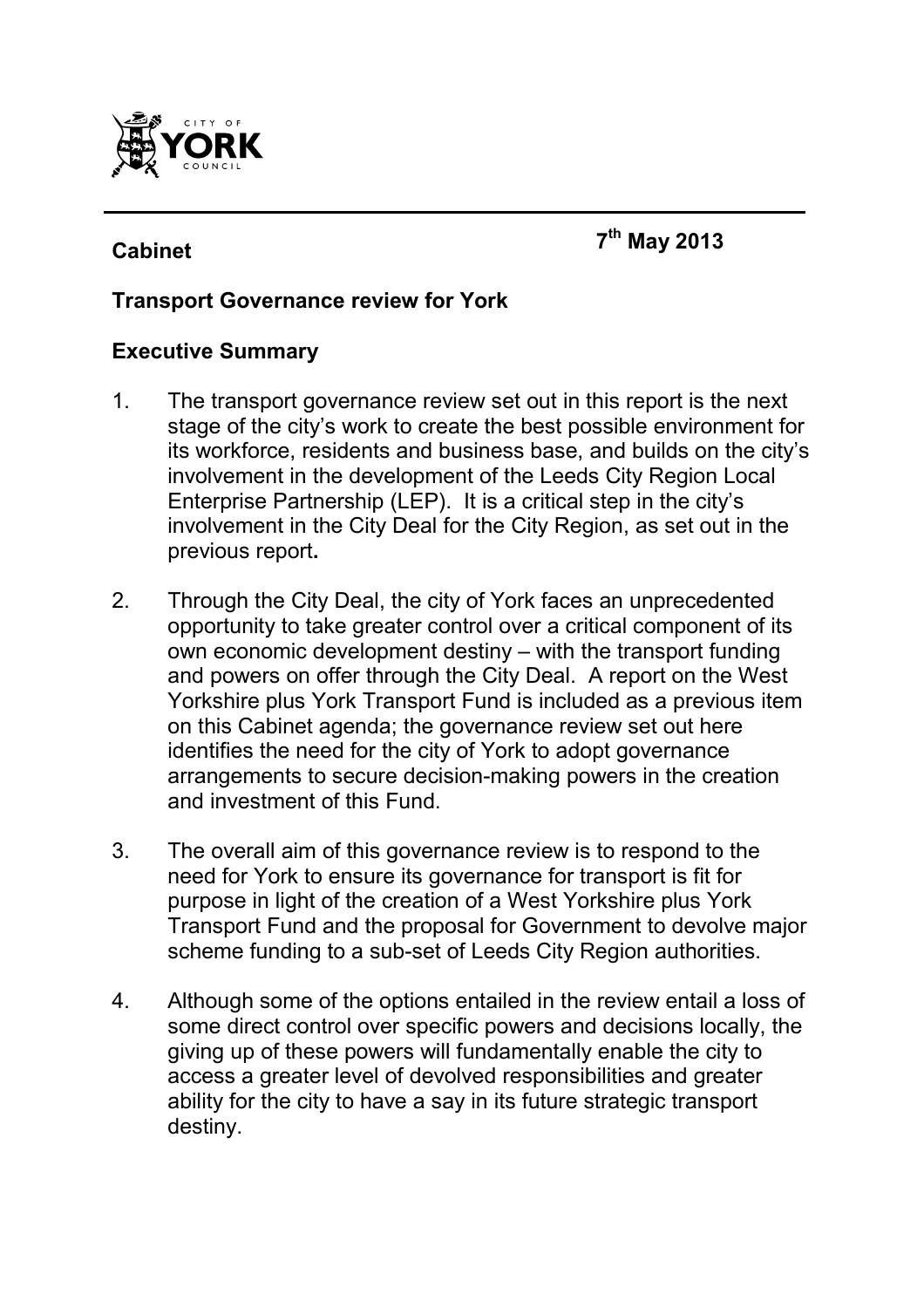- 5. What this means in practical terms is that the city will gain greater opportunity to access funding for major strategic projects like infrastructure for access to York Central, influence over rail franchising arrangements and other critical infrastructure projects that will unlock economic growth in the city.
- 6. Based on the opportunities presented by the City Deal and the economic case for greater connectivity with the West Yorkshire economy, the governance options are explored in this report:
	- **OPTION 1:** Status Quo
	- **OPTION 2:** Creation of an Economic Prosperity Board
	- **OPTION 3:** Establishment of a Combined Authority
- 7. Below is a summary table setting out the analysis and cost/benefit of each according to currently available information:

| <b>Option</b>                                                                 | <b>Benefits</b>                                                                                                                                                                                                                   | <b>Costs</b>                                                                                                                                                                                                          | <b>Analysis</b>                                                                                                                                      |
|-------------------------------------------------------------------------------|-----------------------------------------------------------------------------------------------------------------------------------------------------------------------------------------------------------------------------------|-----------------------------------------------------------------------------------------------------------------------------------------------------------------------------------------------------------------------|------------------------------------------------------------------------------------------------------------------------------------------------------|
| <b>OPTION 1:</b><br><b>Status Quo</b>                                         | <b>Minimal loss of</b><br>control over<br>individual powers<br>maintained by the<br>authority                                                                                                                                     | • Opportunity cost<br>of influence over<br>transport strategic<br>decision-making<br>• Continued need for<br>providing full<br>transport team<br>resource<br>• Potential loss of<br>control over £1bn<br><b>WYYTF</b> | Unsustainable<br>option                                                                                                                              |
| <b>OPTION 2:</b><br>Creation of an<br>Economic<br>Prosperity<br><b>Board</b>  | · Some degree of<br>greater<br>collaboration<br>achieved                                                                                                                                                                          | • Opportunity cost<br>of influence over<br>transport strategic<br>decision-making<br>• Potential loss of<br>control over £1bn<br><b>WYYTF</b>                                                                         | Although a change,<br>not sufficient in<br>terms of benefit to<br>justify the change                                                                 |
| <b>OPTION 3:</b><br><b>Establishment</b><br>of a Combined<br><b>Authority</b> | • Greatest<br>opportunity to have<br>a say in control<br>over £1bn WYYTF<br>$\cdot$ Enables the<br>greatest level of<br>joint collaboration<br>between York and<br><b>West Yorkshire</b><br>authorities in<br>strategic transport | • Loss of some local<br>strategic decision-<br>making power<br>• Power to set a<br>transport precept in<br>York is given to the<br><b>Combined Authority</b>                                                          | <b>PREFERRED</b><br><b>OPTION: This</b><br>option allows the<br>authority the<br>greatest<br>opportunity to take<br>advantage of City<br>Deal powers |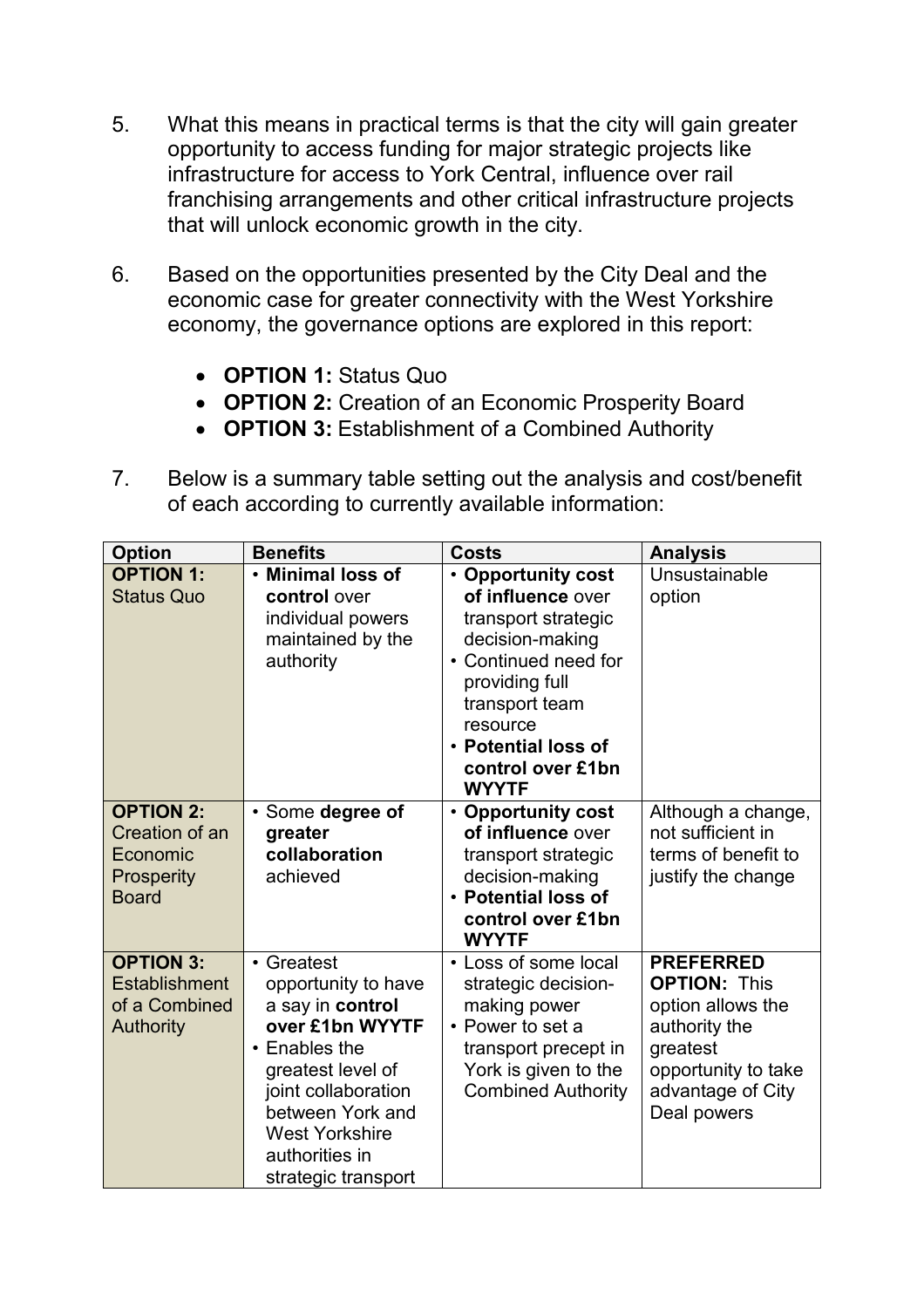| planning and<br>bidding for local<br>transport funding |  |
|--------------------------------------------------------|--|
| • Greatest ability to                                  |  |
| leverage York's co-                                    |  |
| investment in the                                      |  |
| <b>WYYTF</b>                                           |  |

8. Based on the options appraisal, the preferred option identified is **Option 3**, with the understanding that a special arrangement may be required for how York is involved in the CA given the need to overcome critical primary legislation restrictions which prohibit the creation of a Combined Authority between non-contiguous local authority areas and as to how the transport functions/powers (see paragraph 69) that will be transferred to the CA are managed and applied locally to York.

### **The aim of the governance review**

- 9. The previous report on emerging opportunities for York from the Leeds City Region City Deal identified the rationale for supporting greater connectivity and market integration between York and Leeds City Region economies as part of a natural functioning economic market area (FEMA).
- 10. However, delivery of the City Deal is through a sub regional 'coalition of the willing' model, based on the principles of self-help such as active resource pooling and investment in those assets and infrastructure which will do the most to correct market failures. For example, road congestion and rail over-crowding leading to poor connectivity and access to jobs within and between local authorities and to markets, has been holding back our economic prosperity.
- 11. This is being addressed via the proposed commitment to establish a £1bn Transport Fund between WY and York, outlined in the previous report, which includes as part of the City Deal a devolved 10 year allocation of £182m from DfT's major transport scheme budget. It is anticipated that prioritising £1bn of investment against a Single Appraisal Framework and in line with the LCR Plan will create uplift in GVA of 2% (£1bn p.a.) and increasing permanent jobs by some 20,000 in the medium term.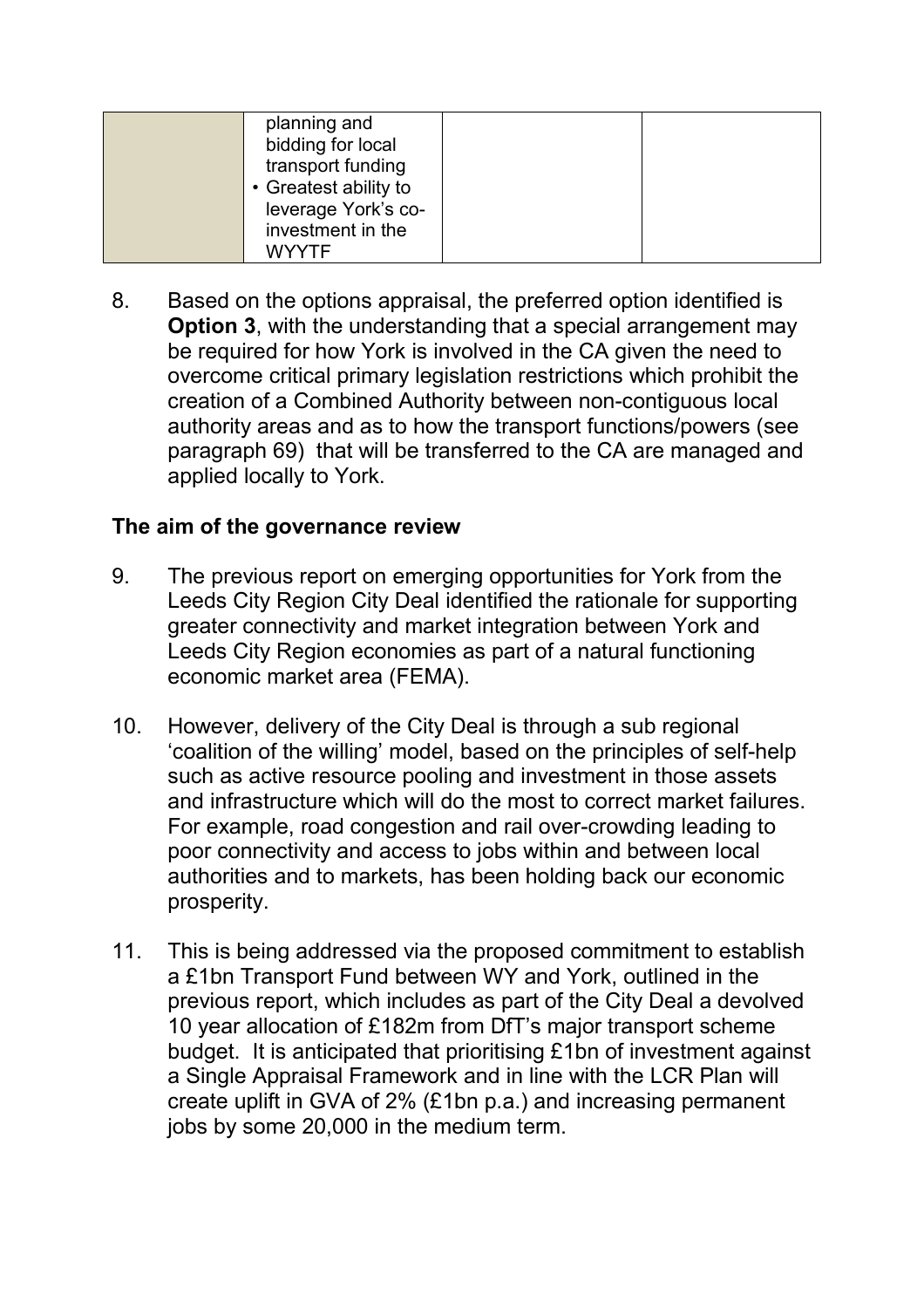### *Requirement for a Statutory Review*

- 12. As a result of the substantial package of devolved funding and powers on offer, in particular in relation to Transport, the City Deal also commits the participating authorities to formally reviewing the governance arrangements for their area of the City Region<sup>1</sup>. Going forward, this is to ensure that these arrangements are fit for the purpose in delivering the ambition of the City Deal.
- 13. This Review is to test the proposition that a Combined Authority (CA) is the best governance option against the Statutory test under Part 6 of the Local Democracy, Economic Development and Construction Act, 2009 (LDEDC) being likely to improve:
	- the exercise of statutory functions relating to transport, economic development and regeneration;
	- the effectiveness and efficiency of transport; and
	- the economic conditions of the area.
- 14. However, there is a fundamental legislative barrier currently preventing city of York from formally joining the Combined Authority as a full constituent member, which is being reviewed by Government Departments, but which will need to be taken into account in this review. The LDEDC Act 2009 currently prevents authorities with non-contiguous boundaries forming a Combined Authority.
- 15. Nonetheless, given the strength of the case for greater market integration between City of York and Leeds City Region, the option of full membership and other forms of membership of the CA are considered fully in this review. Should it be determined that full membership of the CA is the preferred option, the city of York will work with West Yorkshire authorities and Government officials to identify options for resolving these legislative barriers to this option.

 $\overline{\phantom{a}}$ <sup>1</sup> West Yorkshire covers the local authorities of Bradford, Calderdale, Kirklees, Leeds and Wakefield and also the West Yorkshire Integrated Transport Authority, which is the Local Transport Authority for the area. Subject to the legislation and agreement by each local authority, others would also have the opportunity to join the Combined Authority, so in the future this could expand to cover the whole LCR LEP area including York and potentially the North Yorkshire Districts of Selby, Craven and Harrogate. There are separate proposals for Barnsley, which is also part of LCR, to be part of an adjoining Sheffield City Region CA.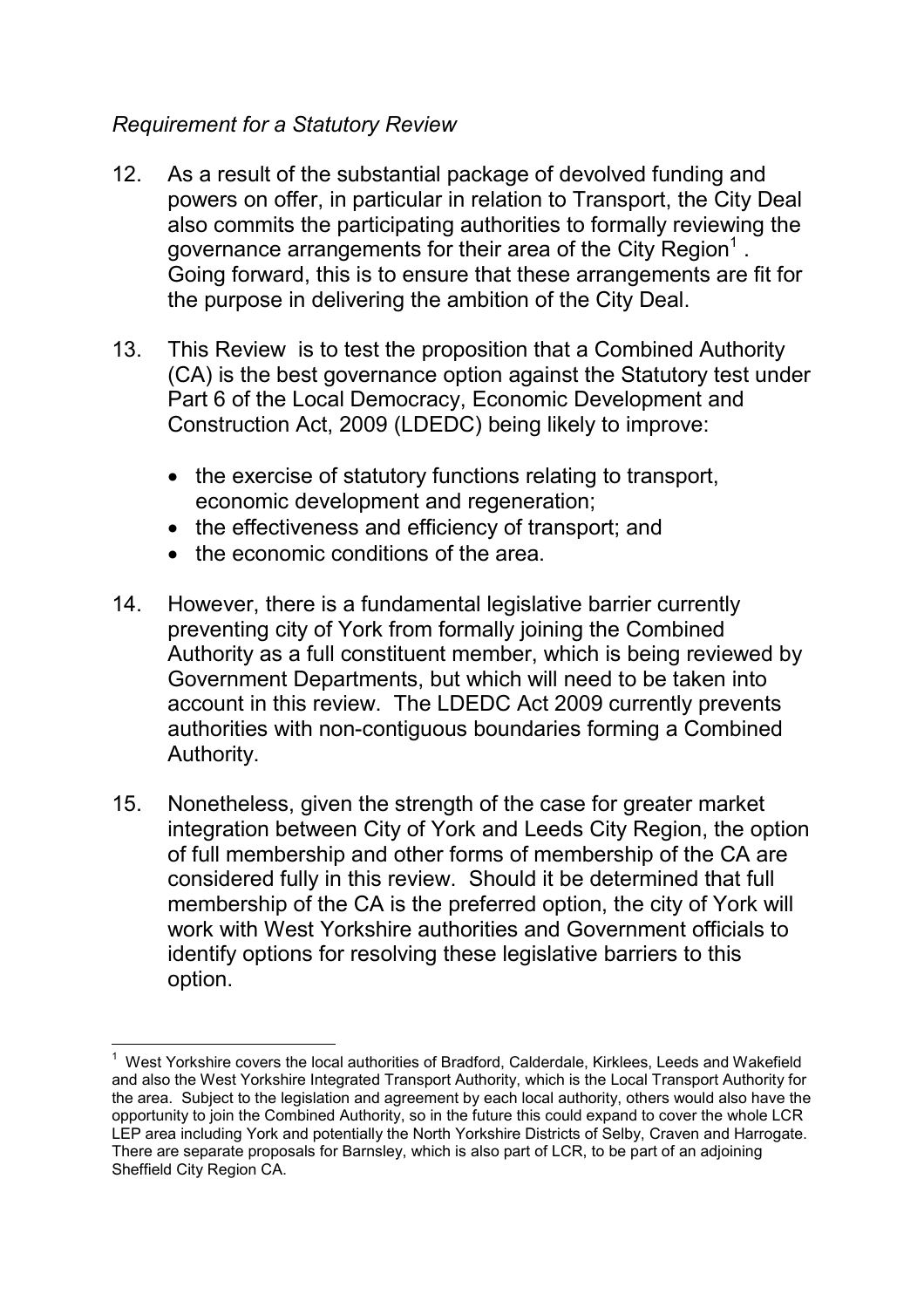### *Key steps*

- 16. Subject to the outcome of the governance review, the City Deal commits partner authorities to preparing a draft Scheme for the Combined Authority for consideration by the Secretary of State by July 2013. The Secretary of State would consult, including with the Authorities concerned, and if he concludes a CA will reflect the interests of local communities and secure effective and convenient local government, a draft Order would then need to be approved by both Houses of Parliament to bring the new body into being by April 2014, in line with the City Deal Implementation Plan.
- 17. By November 2012 the five WY local authorities, the West Yorkshire ITA and City of York Council had therefore individually agreed to
	- undertake a review f governance arrangements relating to transport, economic development and regeneration pursuant to Section 108 of the LDEDC Act 2009. ;
	- authorise Chief Executives in consultation with Leaders to prepare the Review including a consultation draft Scheme for a CA, subject to the findings of the Review;
	- note the provisional timetable for delivering the City Deal commitment to establishing a CA by April 2014, in order to be in a position to receive significant devolved powers and funding via the City Deal (this would require a final Scheme of governance to be submitted to the Secretary of State by July 2013); and
	- also, have agreed to a WY and York geography for the devolution of post 2014 major transport Scheme funding.
- 18. WY and York Chief Executives have progressed with the preparation of this Review in line with the Government's consultation on draft statutory guidance through an officer task group chaired by the Hon Secretary of the Association of West Yorkshire Authorities (AWYA) and drawn from the local authorities of West Yorkshire and York and the ITA<sup>2</sup>.

# *A note on the CA Model*

 2 The draft Review has drawn upon the views of key external stakeholders, including the LCR LEP, and also an independent panel of experts chaired by John Jarvis, former Director of Transport for the Northern Way, and including Jim Steer, founding Director of Steer Davies Gleave, Professor Peter Mackie, University of Leeds Institute of Transport Studies, and Professor Mike Campbell, former Director of Research and Policy of the UK Commission for Employment and Skills.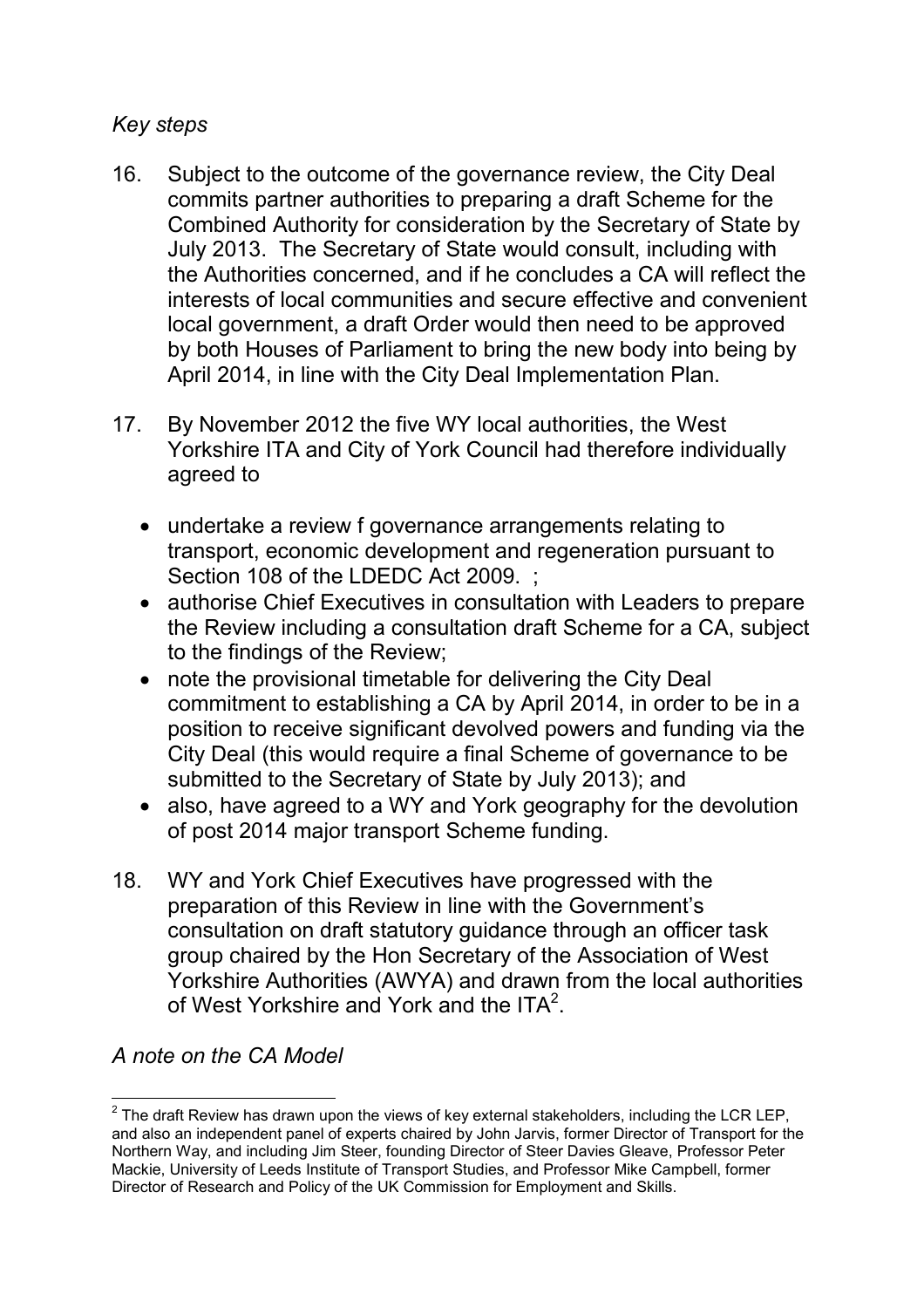- 19. As the areas covered by functional economic market areas (illustrated by, for example, travel to work areas) are typically significantly larger than the areas of individual local authorities, there is considered to be scope for improvements to be made to economic outcomes through joint decision making and close coordination of delivery activity across these economic areas.
- 20. A CA is statutory body which takes on the combined role of Local Transport Authority and Economic Prosperity Board (EPB) for an area by agreement with the constituent authorities and Government. In an area which already has an ITA as the Local Transport Authority, the ITA would need to resolve to be dissolved so that its functions could be transferred to the CA. The constituent local authorities need not cede any functions to the CA, such as highways or economic development functions, although they may choose to do so or to share appropriate functions with the CA, where this would demonstrably improve economic conditions. The CA provides an opportunity to take on powers and funding which would otherwise be managed from Whitehall.
- 21. The CA model therefore allows groups of relevant Authorities to work closely together on a voluntary basis to provide a framework to deliver improvements in transport across their sub-regions and appropriate economic investment activity. They are intended to support improved strategic decision making on these issues.
- 22. By establishing a CA, a group of relevant Authorities is able to create a sub-regional 'body corporate' with legal personality that can act across their combined area in conjunction with the constituent authorities. This body would be able to take on agreed transport and economic investment functions providing a mechanism for governing and managing these activities at a strategic and integrated level across the sub-region.
- 23. As a Combined Authority has a separate legal identity from the constituent authorities it is able to hold budgets, employ staff and enter into contracts (e.g. to act as accountable body for funding distributed by Government) and to collaborate with local authorities within the wider LCR functional economy. The activities of the CA are governed by its members, a majority of whom must be elected members of the constituent local authorities, ensuring its local democratic mandate. A CA makes the delivery of strategic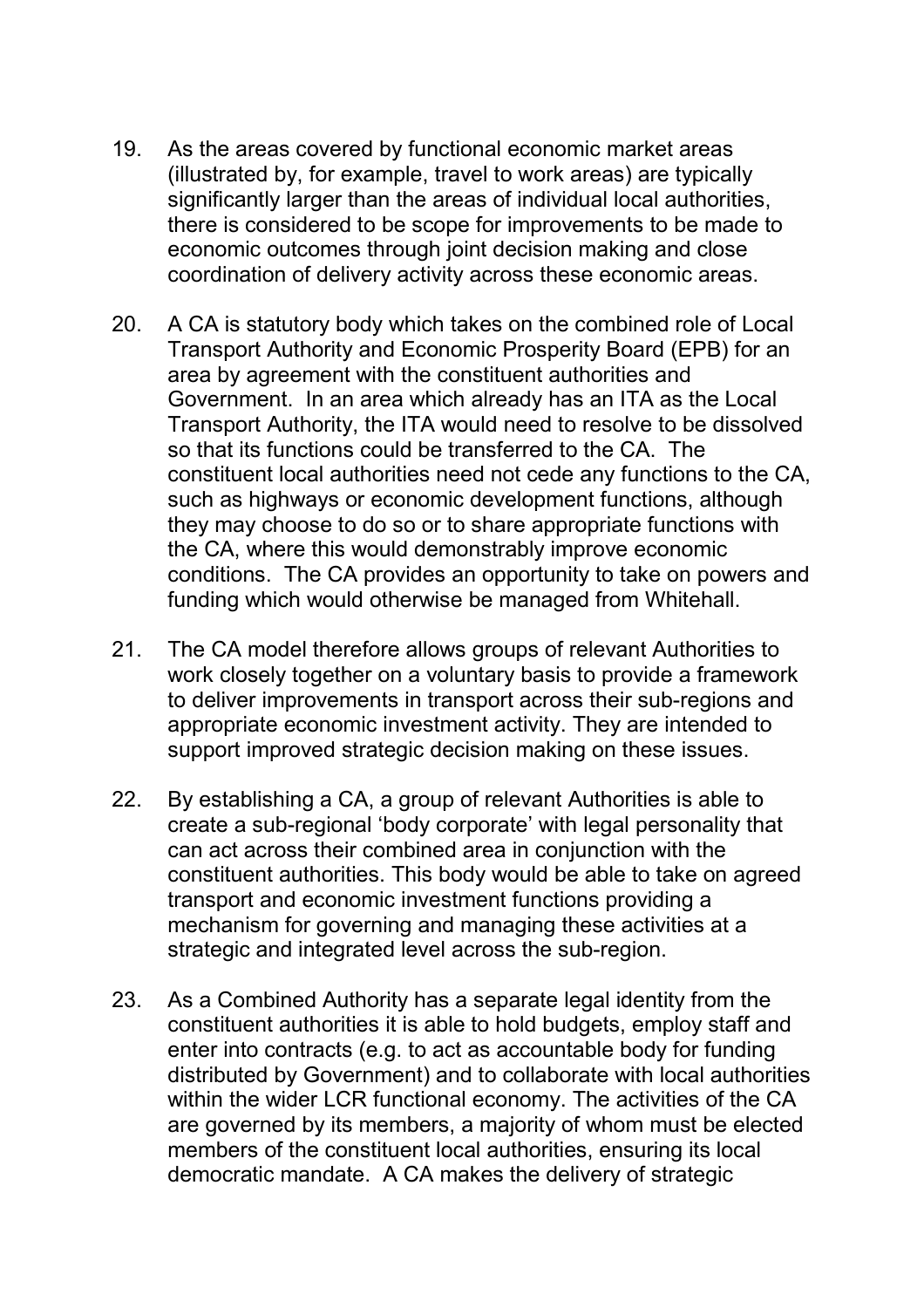decisions more streamlined and efficient, e.g. by removing the requirement for each local authority to ratify the same decision separately.

### *The Review document*

- 24. The previous report identifies the evidence as to why the city of York and wider Leeds City Region are not performing to their full potential and could benefit from greater market integration that a Combined Authority would enable. It also identified the opportunities and commitments related to securing devolved powers and funding through the City Deal which could address these issues.
- 25. The remaining sections of this document cover:
	- an overview of the current city of York and wider City Region governance arrangements;
	- an appraisal of the options for improving city of York governance against the relevant statutory test and their comparative ability to deliver the City Deal; and
	- conclusions.

# **Current governance arrangements**

26. The below section provides an overview of the current governance arrangements for the city of York and the wider Leeds City Region regarding transport decision-making and investment.

# *City of York Council (CYC) Transport Governance*

- 27. As a unitary authority, the City of York Council retains statutory responsibility for delivery of transport planning, public transport and highways. The Council has a statutory duty to produce and keep under review a Local Transport Plan (LTP), for which York is on its third LTP currently, which covers the period 2015 to 2031.
- 28. CYC receives specific grant funding from the Department of Transport (DfT) for transport improvements and maintenance. Under the Local Transport Capital Block Funding for 2013/14 CYC is to receive £3.4m (£1.6m for Integrated Transport and £1.8m for Highway Capital Maintenance). This provides the means to fund "Local Transport" schemes (via the Integrated Block) and highway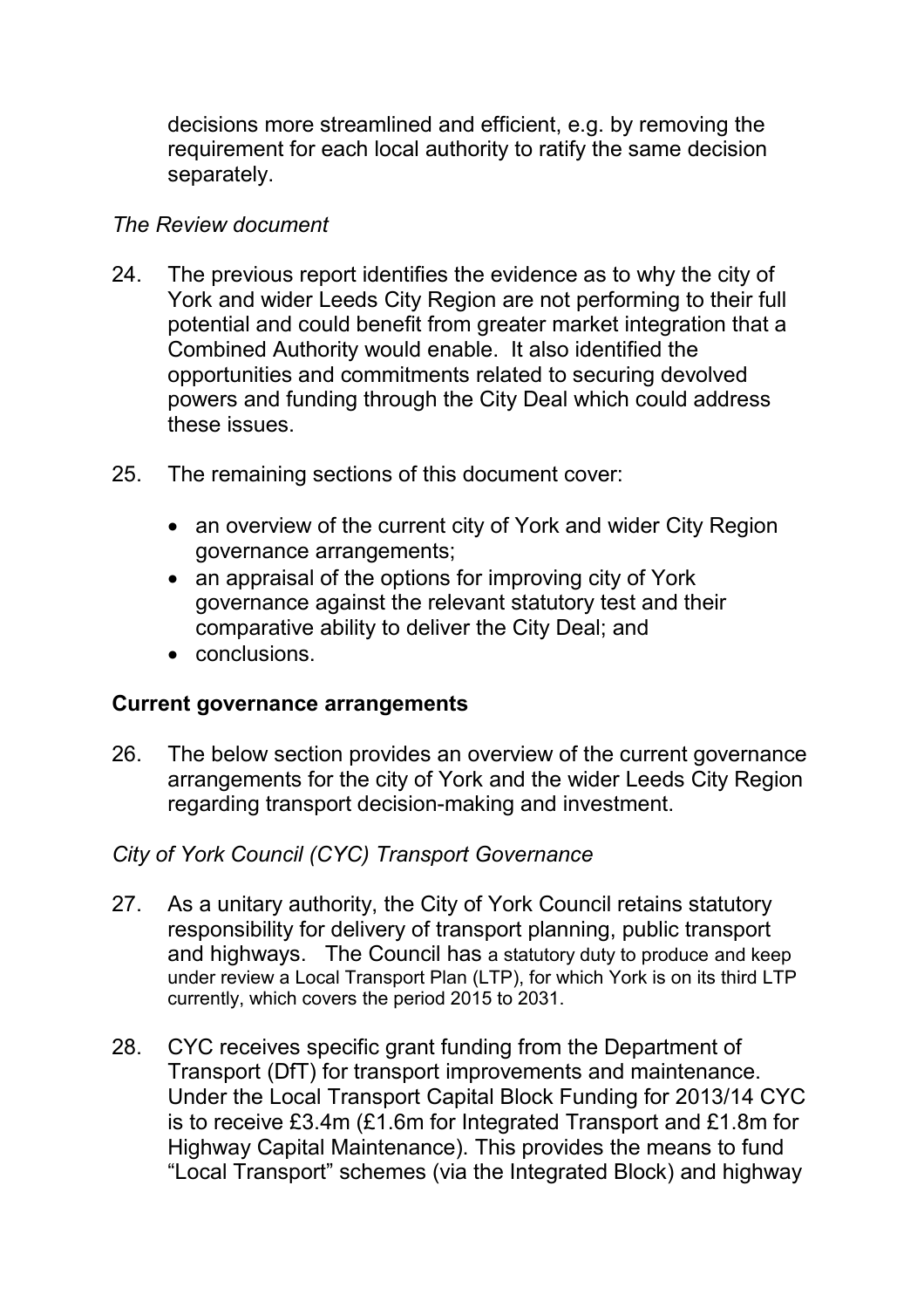maintenance. Under the current proposals for the West Yorkshire Plus Transport Fund there would be a 40% top slicing of the Integrated Block as a contribution to the Fund from all participating local authorities.

### *West Yorkshire Metro – Integrated Transport Authority*

- 29. Currently in West Yorkshire, a range of duties, powers and functions for transport and highways is split between the West Yorkshire Integrated Transport Authority (WYITA), the West Yorkshire Passenger Transport Executive (WYPTE), and the five West Yorkshire local authorities. The WYITA and WYPTE (collectively known as "Metro" in WY) are both statutory bodies created under the Transport Act 1968 to secure public transport services and facilities required for WY. Under the Transport Act 1985 Metro is also responsible for procuring public passenger transport services following the de-regulation of the bus market. Metro has a duty as the Local Transport Authority to 'secure or promote the provision of a system of public transport which meets the needs of the area'.
- 30. The role of ITAs was further strengthened with the Local Transport Act 2008 which introduced their sole role for developing integrated transport strategies for their areas. In West Yorkshire, this includes producing key transport strategy documents:
	- The Statutory Local Transport Plan and management of the transport allocation from DfT
	- WY Freight Plan
	- Network Management Plan
	- Rail Plan; and
	- Cycle Plan
	- Transport Asset Management Plan (TAMP)
- 31. The local authorities retain control of highways functions including highways maintenance and traffic management. The WYITA is also:
	- empowered to create bus franchising schemes and bus services strategy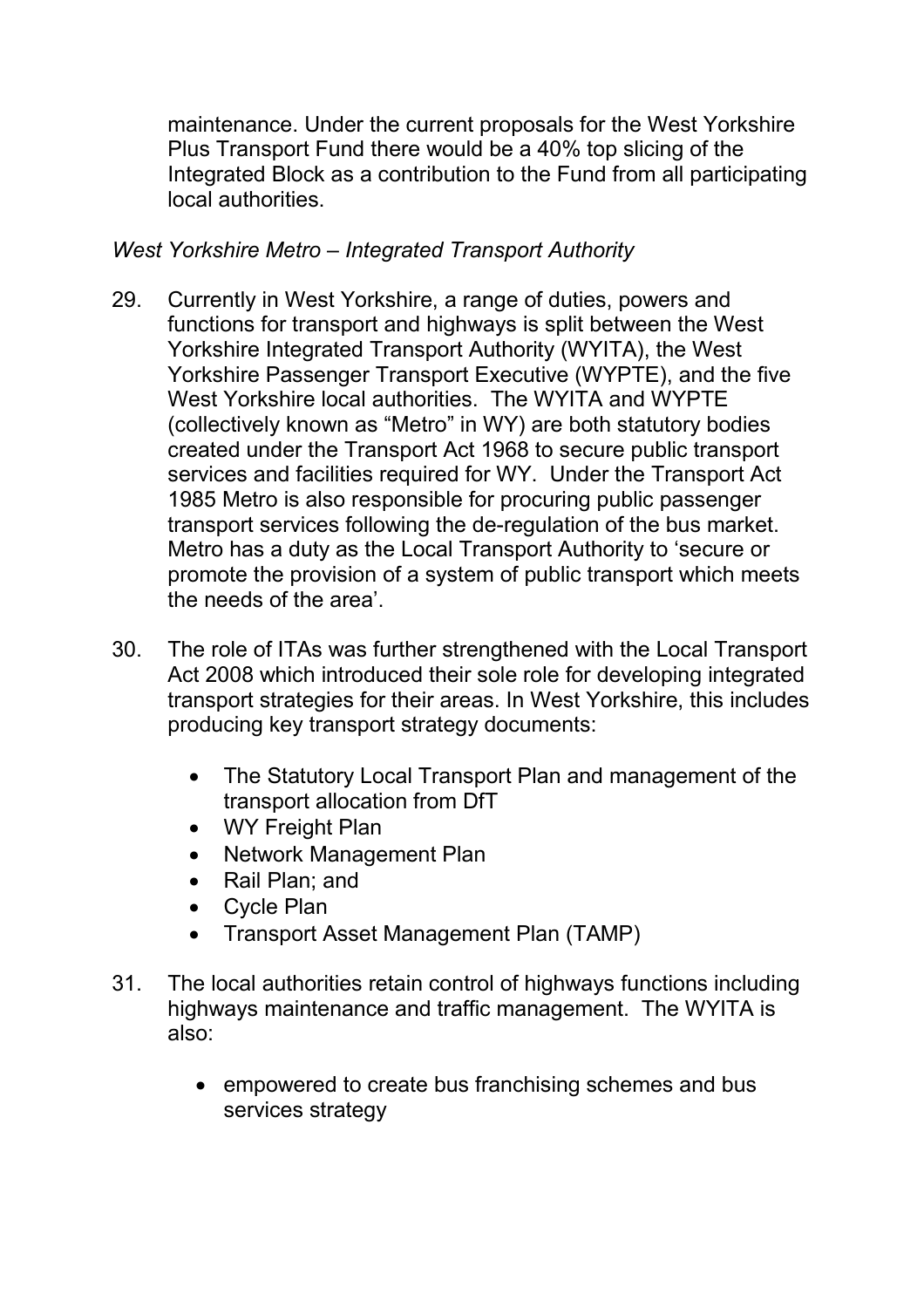- responsible for administering the English National Concessionary Travel Scheme for subsidising public transport;
- party to rail franchise agreements;
- responsible for reviewing rail passenger services and advising DfT under the Railways Acts.
- Responsible for delivering passenger transport information and facilities
- 32. The WYITA funds the WYPTE which, as its statutory executive body, has the responsibility of implementing WYITA policies. WYITA is funded by
	- the levy on the local authorities.
	- DfT rail and other grants
	- DfT major scheme grant funds

### *The Association of West Yorkshire Authorities (AWYA)*

- 33. Although transport functions are formally undertaken by CYC and WYITA separately, there has been some work undertaken to establish structures to achieve a modicum of integration and alignment.
- 34. In recognition of the strong economic links to West Yorkshire, the City of York Council has recently become an associate member of the Association of West Yorkshire Authorities (AWYA) which has been in existence for almost 20 years. Its Council group, which consists of the Leaders of the five member Authorities, meet every six weeks.
- 35. The role of the AWYA is to:
	- Consider matters which are of West Yorkshire-wide significance. Recent issues have included: transport funding; shared services, including highways and transportation; capacity building; City Regional issues; community cohesion; community safety and policing, and waste management.
	- Monitor the budgets of all joint West Yorkshire Authorities and offices, including, the WYITA, the WY Police and Crime Commissioner (WY PCC), the Fire Authority (WYFA) and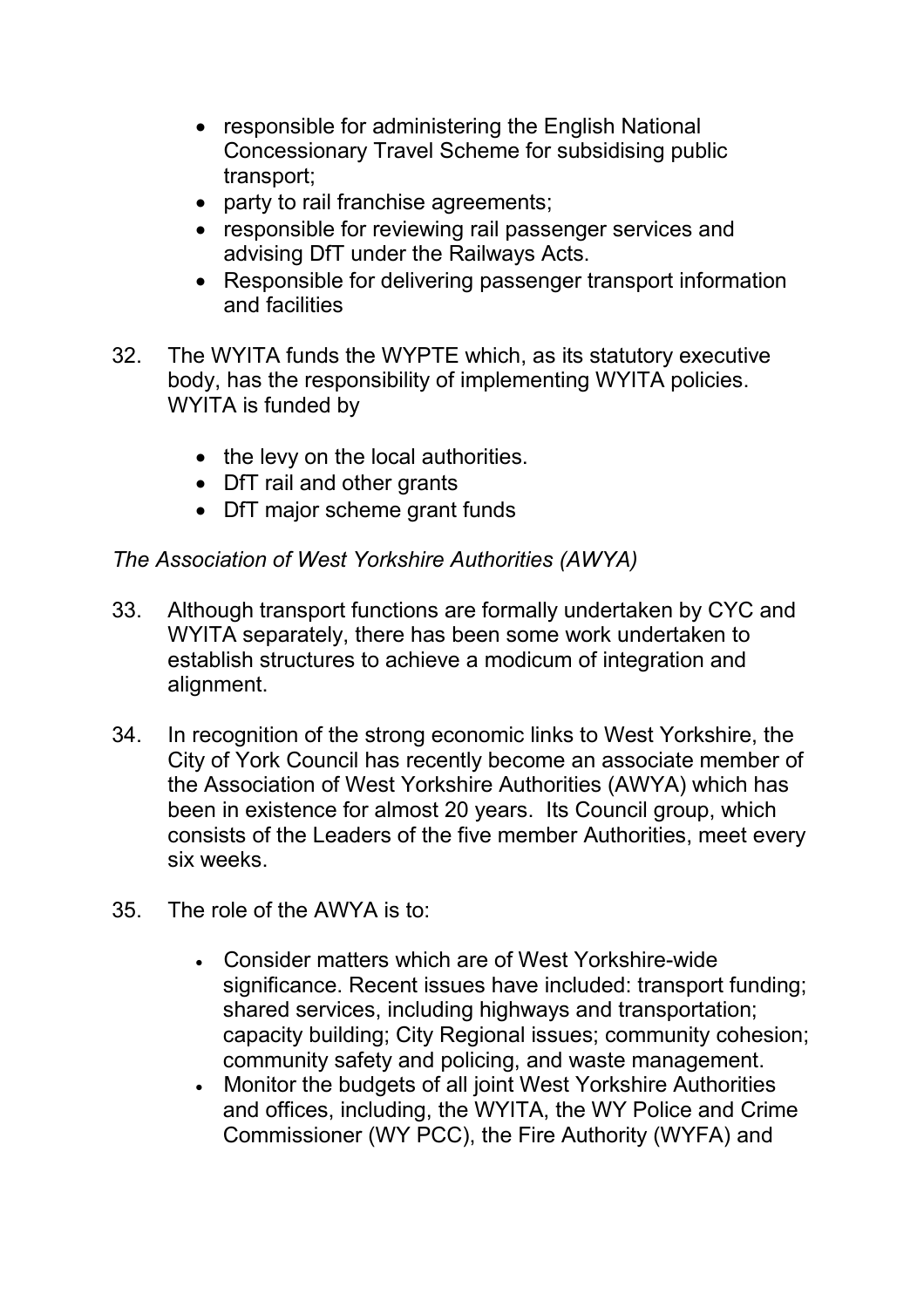Joint Services (WYJS), and make nominations to the Boards of the Authorities.

### *Leeds City Region Partnership: LEP and Leaders Board*

- 36. At the wider functional economic market area level of the City Region<sup>3</sup>, the eleven participating local authorities, including the 5 WY local authorities and the ITA have been collaborating on the economic growth agenda for almost a decade. This has been on the basis of the City Region being one of the most economically self-contained functional economic areas in the country (having some 95% of people working in LCR residing in its boundaries).
- 37. In April 2011, the LCR Local Enterprise Partnership (LEP)<sup>4</sup> was established as one of the first in the country. And later that year the LEP Board and Leaders Board launched their jointly agreed Plan. Work is currently being undertaken to develop an overarching Strategic Appraisal Framework to provide the basis for transparent assessment of transport and economic investment. Further back, the LCR partnership became formalised as legally constituted Joint Committee of Leaders in 2007 (the LCR Leaders' Board). Under Section 2 of the Local Government Act 2000, the Leaders Board is empowered to discharge, on behalf of the member Councils, the promotion and improvement of the economic wellbeing and competitiveness of the City Region.
- 38. In addition to working with the Leaders Board, the LCR LEP's additional key areas of focus and interest include delivery of the Growing Places Fund, Inward Investment, Skills, and Low Carbon. These agendas are supported through the LCR Employment and Skills Board, the Business Innovation and Growth Panel, and the Green Economy Panel respectively.
- 39. Further, DfT has stated that LEPs are expected to play a key role in transport:
	- via membership of the Local Transport Body (LTB) which is required by DfT to prioritise and allocate devolved post 2014

 $\overline{a}$  $3$  Leeds City Region's geography comprises the local authority areas of West Yorkshire, plus Barnsley, York, and the North Yorkshire District areas of Selby, Craven and Harrogate.

<sup>&</sup>lt;sup>4</sup> LCR has three LEPs covering all or part of its area: LCR, Sheffield City Region (which includes Barnsley) and the York and North Yorkshire LEP (which includes York and the North Yorkshire Districts of Selby, Craven and Harrogate)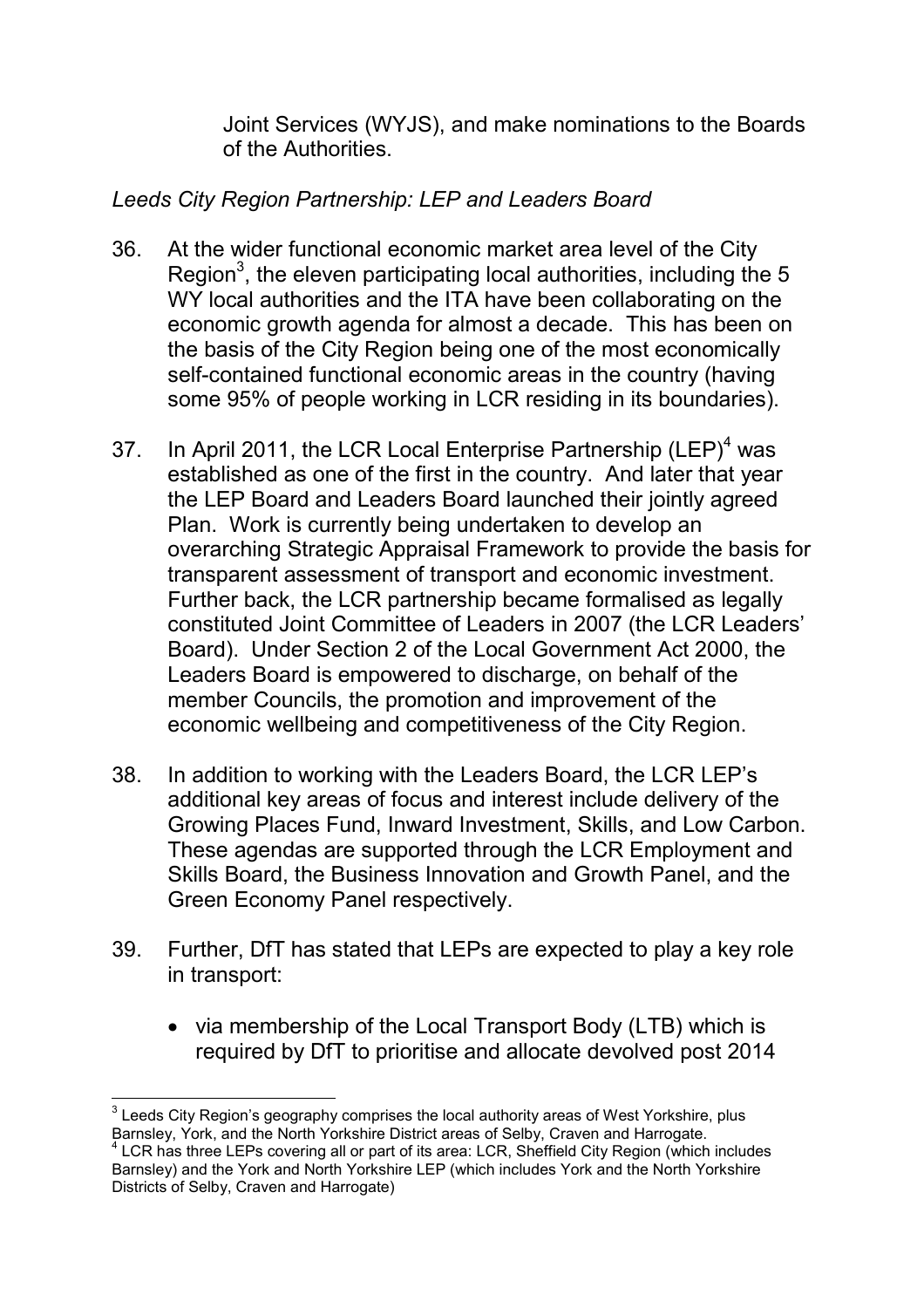major scheme funding (under the LCR City Deal, DfT has confirmed a ten year allocation of £182.8m to the noncontiguous geography of WY and York);

- to inform national decision making e.g. on the Highways Agency and DfT Pinch Point Fund programmes; and
- with Leaders, to support the case for national infrastructure investment, e.g. HS2.
- 40. Sitting alongside the LEP, the LCR Leaders' Board has a number of specific roles:
	- To work with the LCR (LEP) on the delivery of the LCR Plan objectives.
	- To prepare, review and oversee delivery of other key City Region policy and strategies, including:
		- o LCR Transport Strategy (LCR Transport Panel, 2009);
		- o LCR Employment and Skills Strategy (LCR Employment and Skills Board, 2010);
		- o LCR Housing and Regeneration Strategy (LCR HCA Board, 2010);
		- o LCR Innovation Capital Programme (LCR Business Innovation and Growth Panel, 2010); and
		- o Green Infrastructure Strategy (LCR Green Economy Panel, 2010)
	- To work with other key partners:
		- o to seek to promote housing growth and aligning investment via the advisory HCA LCR Board and
		- o to advise Leaders on issues, such as HS2 and the evidence base, such as the Yorkshire Rail Network Study, via an Advisory Transport Panel which includes relevant membership including the ITA, Businesses, Network Rail and the Highways Agency.
	- Alongside the LCR LEP, to make the case for significant devolved powers and funding from Government, including the City Deal.

# *York, North Yorkshire and East Riding LEP*

41. The City of York Council is also a constituent member of the York, North Yorkshire and East Riding LEP, which itself was established in 2011.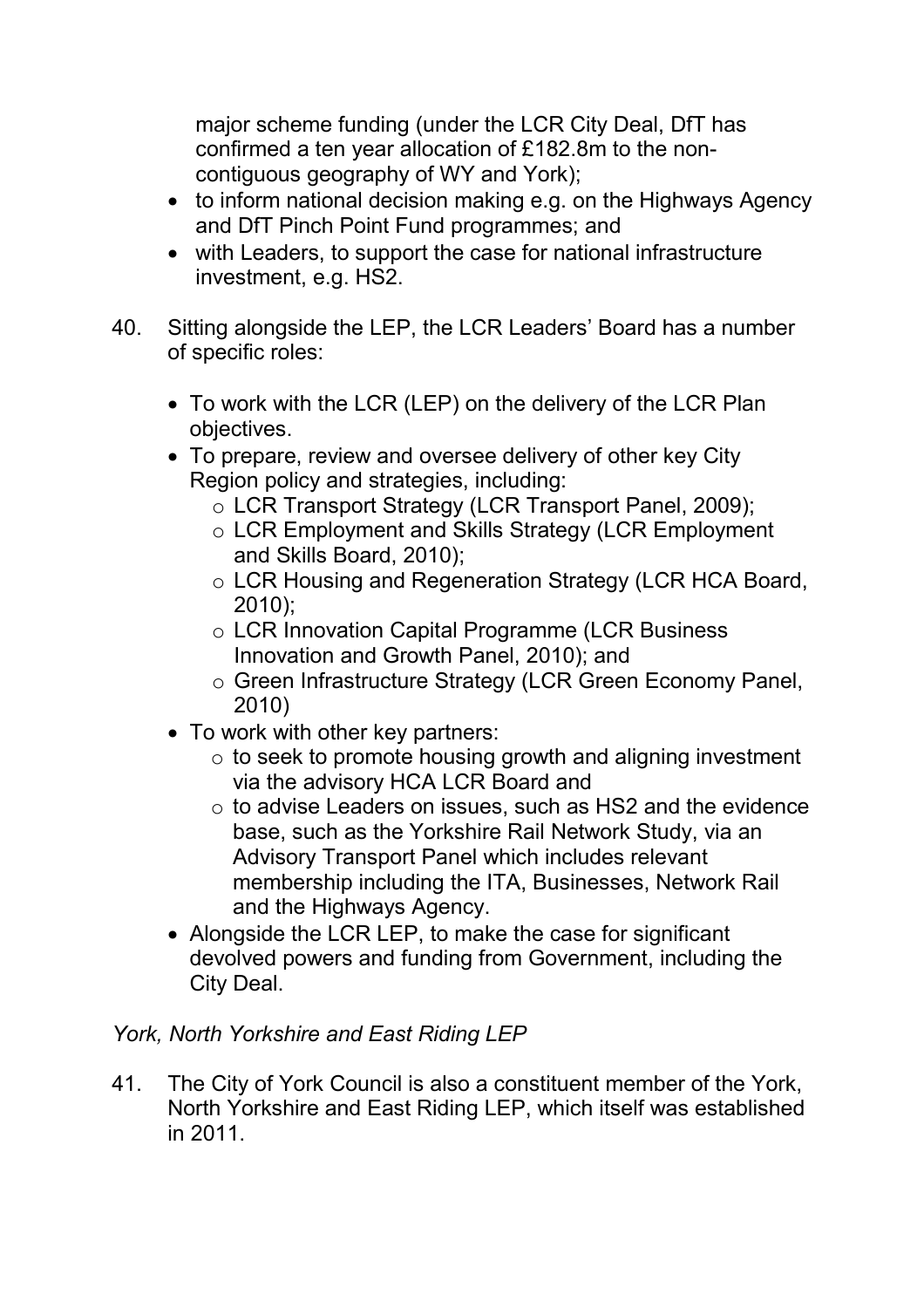- 42. In response to the Government's announcement in the 2013 budget that LEPs will be taking responsibility for a single funding pot, the YNYER LEP is currently developing a Growth Plan for the area that it covers, although there is a clear desire from those areas that sit within two LEPs (including York, Harrogate, Selby, Craven and East Riding of Yorkshire Councils) that this Growth Plan complements and adds value in these overlapping areas to the Growth Plans and structures being developed in the overlapping LEPs – for York, Harrogate, Selby and Craven, it means the LCR LEP Growth Plan and for East Riding of Yorkshire Council, it is Hull and Humber Ports LEP.
- 43. The City of York Council has made clear the priority it places on the Leeds City Region City Deal, and that any Growth Plan, funding or structures developed with the YNYER LEP will need to complement this activity.

### **Option assessment criteria**

- 44. The remainder of this Review considers the appropriateness of current governance arrangements for the York area going forward against other possible options, including a Combined Authority, in terms of delivering the ambition of City Deal and the LCR LEP Plan.
- 45. To ensure compliance with the relevant LDEDC and Local Transport Act legislation, a formal governance Review is needed to establish if a CA or other model of governance would likely bring about an improvement in the area in the following:
	- the exercise of statutory functions relating to "economic development, regeneration and transport" in the area;
	- the effectiveness and efficiency of transport; and
	- the economic conditions in the area.
- 46. DfT has also confirmed they are looking for partners to address the following headline issues in formulating governance arrangements:
	- effective alignment between decision making on transport and decisions on other areas of policy such as land use, economic development and wider regeneration.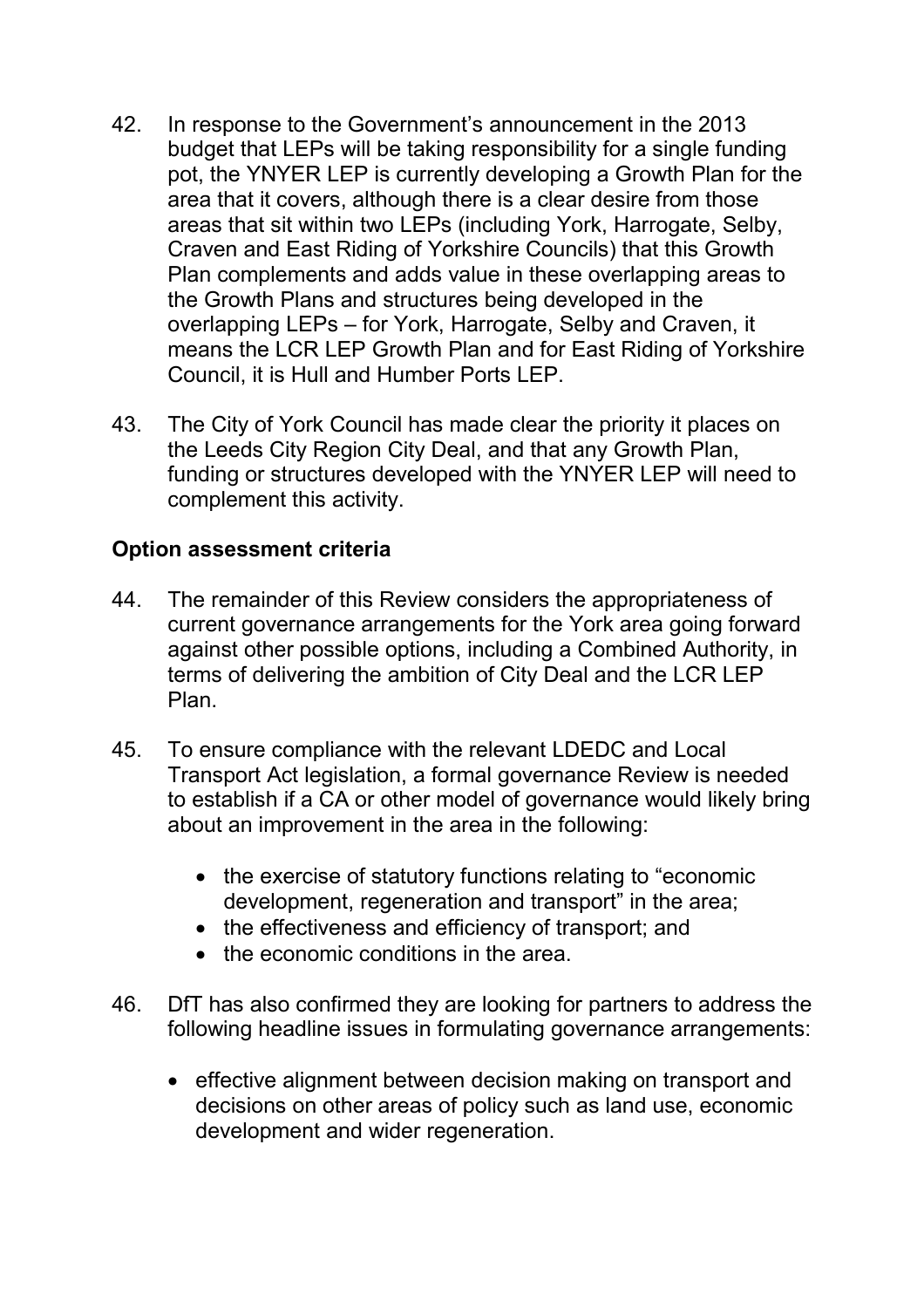- robust and streamlined decision making arrangements which allow necessary decisions to be taken on complex and difficult issues in a timely and transparent manner.
- a real enhancement of delivery capability and capacity by taking a coherent and integrated approach to managing currently fragmented transport planning and delivery skills and capacity.
- 47. The Review will also consider the above statutory test against the options, noting that whilst the Government's guidance on governance reviews under the Local Transport Act has been available for some time, guidance under the LDEDC Act was only published in consultation draft form and no clear definition has been provided of 'economic development and regeneration'.
- 48. This Review also respects there are limits to comparisons between the options, in particular between potential options and the status quo. The existing governance arrangements are context specific and a known quantity, and the alternative potential options are considered at a high level in the abstract and would inevitably require further development in due course in order to quantify, for example, their potential impact on efficiency savings.
- 49. It is recognised also that creating appropriate governance structures alone is unlikely to achieve in full the ambitious vision for the City Region. The importance of issues of policy design, culture and values is also key. The optimal governance model needs also to:
	- confront the need for evidence and vision;
	- create the capacity for experts to talk to politicians and business and vice versa and for clear agreement to be reached on the most challenging strategic issues; and
	- create the space for debates that national politicians find difficult to manage and thereby demonstrate the capacity for greater devolution of responsibility in future.

# **Option Assessment**

50. This Section examines the effectiveness of existing governance structures at the City of York Council and at city region level and considers their appropriateness against that of other possible governance models. Analysis of the following options is provided: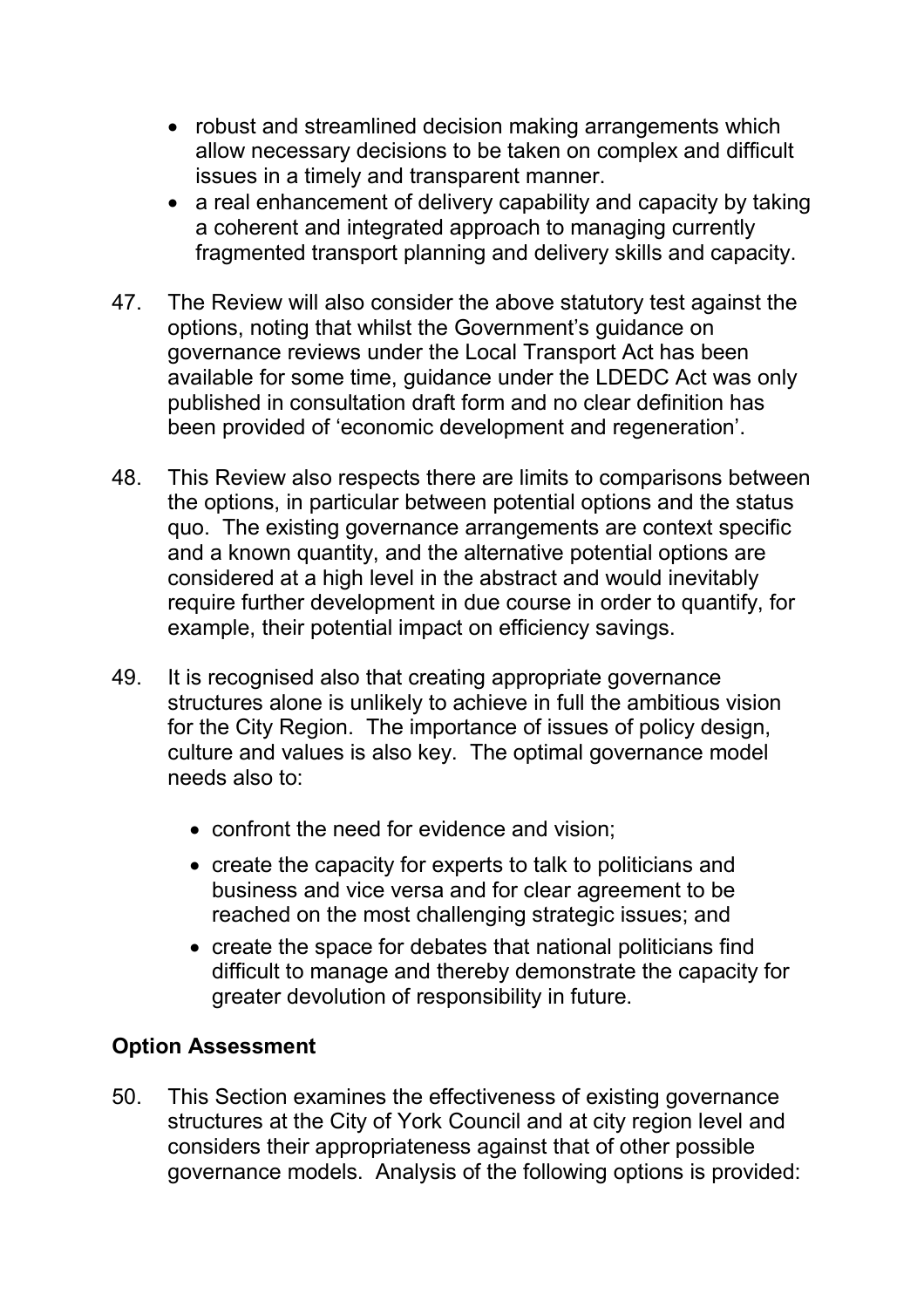- **Option 1: Status Quo:** Leaving existing CYC governance unchanged (status quo);
- **Option 2:** Establishing an Economic Prosperity Board (EPB);
- **Option 3:** Establishing a CA with WY authorities;

# *OPTION 1: Status quo*

- 51. The governance status quo at is described at section starting para 70; at WY level the arrangements have proved durable for the following reasons<sup>5</sup>:
	- the local authorities and the ITA have generally developed sound transport strategies and programmes under LTP;
	- the current range of powers at local authority level is generally understood and able to ensure that local interests are served in a flexible and broadly accountable way, with a direct political mandate and legitimacy from the electorate;
	- the local authorities have progressively modernised their constitutions and have proved increasingly able to balance their own local needs with the wider economic and social interests of the City Region;
	- likewise, there are instances where the local authorities already accept the political, practical or efficiency arguments for cross-boundary co-operation and pooling of resources, such as between WY Authorities on procurement and, via the City Deal, in developing the WY Plus Transport Fund; and
	- comparative experience from elsewhere in the UK and overseas does not generally support the case for radical structural reform and major re-distribution of powers, and tends more towards "evolution" rather than "revolution.
- 52. The existing strategic bodies for which consider arrangements for the local authorities are the AWYA and the LEP. AWYA has no strategic transport remit, as this rests with the ITA. Neither AWYA nor the LEP are statutory bodies, and they have no legal personality; they can therefore hold no functions or funding in their own right. They are not able to take on the devolved powers and funding on offer via the City Deal.

 5 See also the Review of Transport Governance in Leeds City Region, Atkins, 2008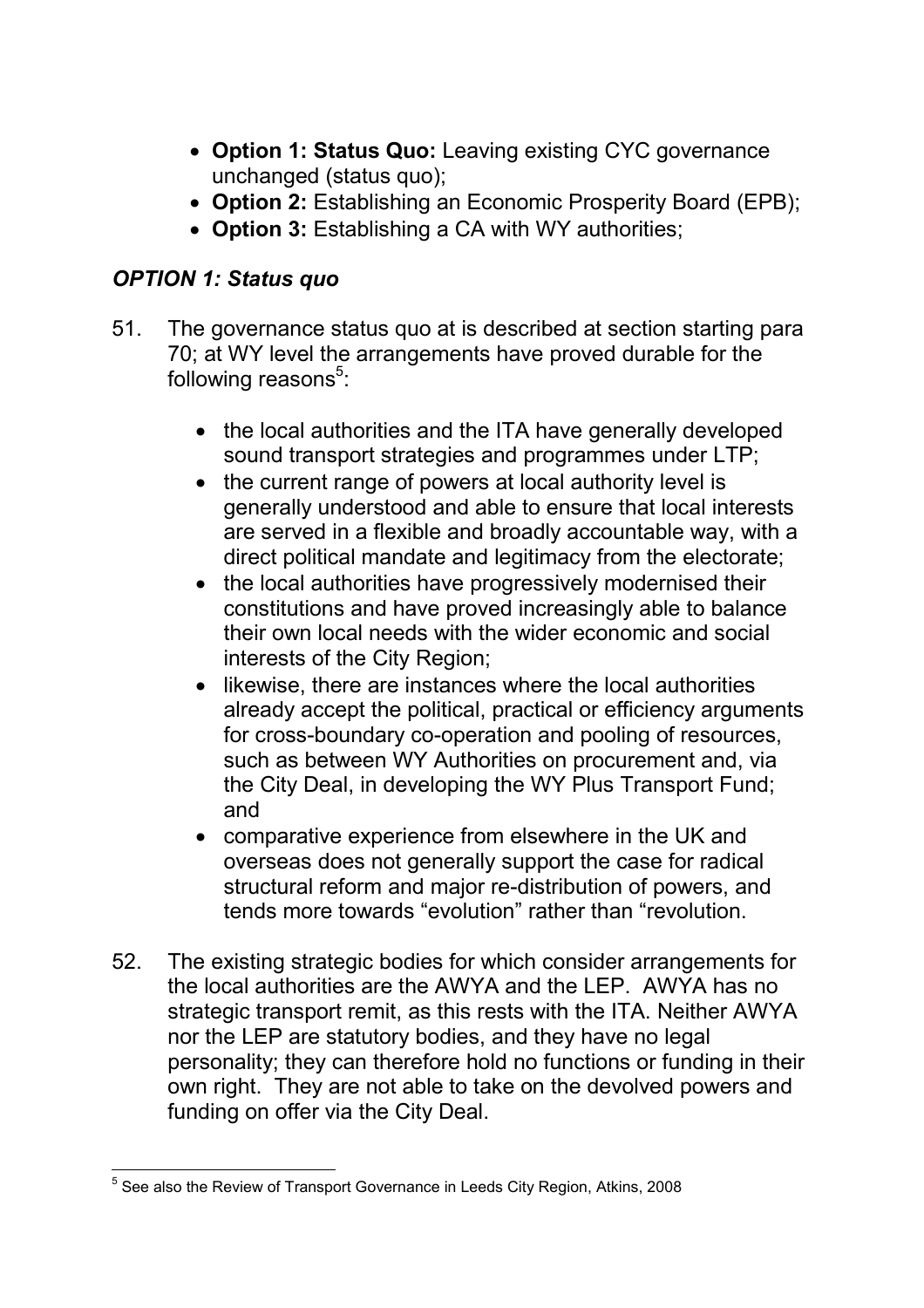53. Economic development functions remain within the local authorities, and transport functions sit with the ITA and the PTE. There is currently no single streamlined and accountable body in place across WY to make decisions, manage risk, set strategy, manage delivery, assess performance and report on progress in relation to the City Deal.

### *Benefits*

- 54. The primary benefit to **Option 1** is that CYC retains full control over its existing statutory functions, leaving the local authority in control of transport planning, public transport and highways.
- 55. Further, this option requires no change and thus minimises the resource required to develop new governance structures.
- 56. CYC has already agreed to form a Local Transport Body (LTB) with the West Yorkshire local authorities. This has been agreed with the Department of Transport and future major transport scheme funding will be allocated to this body. Interim arrangements are being established until a WY Combined Authority is set up. A Memorandum of Understanding is being established between the Integrated Transport Authority for West Yorkshire and CYC. Such an agreement could be drawn up with a West Yorkshire Combined Authority.

### *Costs*

- 57. There are potentially significant costs to the city should the status quo be sought. The obvious cost is the lack of decision-making control it offers the city over the WY plus York Transport Fund – which currently is controlled by a LTB which includes York, but which if a CA is created with the West Yorkshire authorities only, will place York **outside the main** decision-making structures controlling this funding. At least, some kind of Joint Committee would need to be formed between the CA and CYC to ensure the city has a say in the decisions made regarding the Transport Fund.
- 58. In addition, the city stands to lose out on further devolution in transport funding and decision-making, as the Government progresses the agenda for decentralisation and devolution.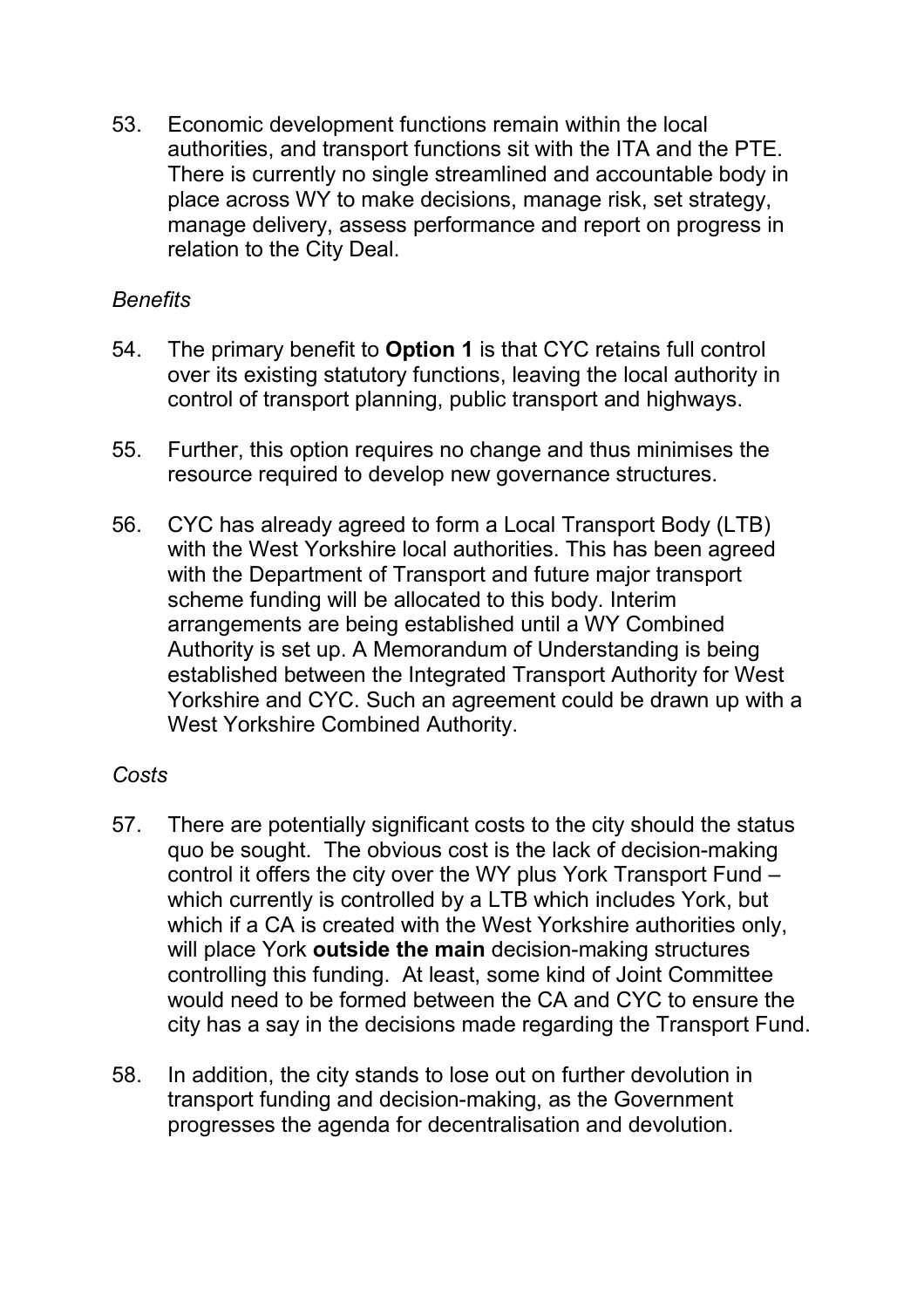- 59. By opting out of City Deal governance opportunities, it becomes more difficult for the city to work jointly with West Yorkshire to then leverage further the West Yorkshire plus York Transport Fund – against which the city and WY authorities could seek to attract further external investment, whether in the form of private sector or sovereign wealth funds to further enhance investment in the subregion's infrastructure.
- 60. The following are some illustrative examples of the strategic fragmentation which currently exists and why the status quo is sub optimal in terms improving economic outcomes in line with the LCR Plan and the statutory test:
	- As part of the City Deal, DfT has announced a working ten year post 2014 devolved major transport scheme funding allocation of £182m for WY and York. Unless governance is reformed this funding will only go to WY&Y LTB for four years as per other areas across the country, and will have no opportunity for leveraging this funding further through earnback models or co-investment. This funding will however form a key part of the proposed £1bn WY Plus Transport Fund, which is being driven by the economic agenda led by AWYA and the local authorities.
	- It is anticipated that some similar barriers will be encountered in establishing the proposed £400m Economic Investment Fund. Moreover, there will be a specific challenge of taking on accountable body status in respect of Government's proposals to devolve a single pot from Whitehall and also EU funding in the absence of a single statutory Economic Development body either at the WY or City Region level.
	- As a final example, at the moment, York has less direct involvement and influence on issues such as the Northern and Transpennine franchises as this work is currently being led by the Integrated Transport Authority and would be led in the future by the Combined Authority .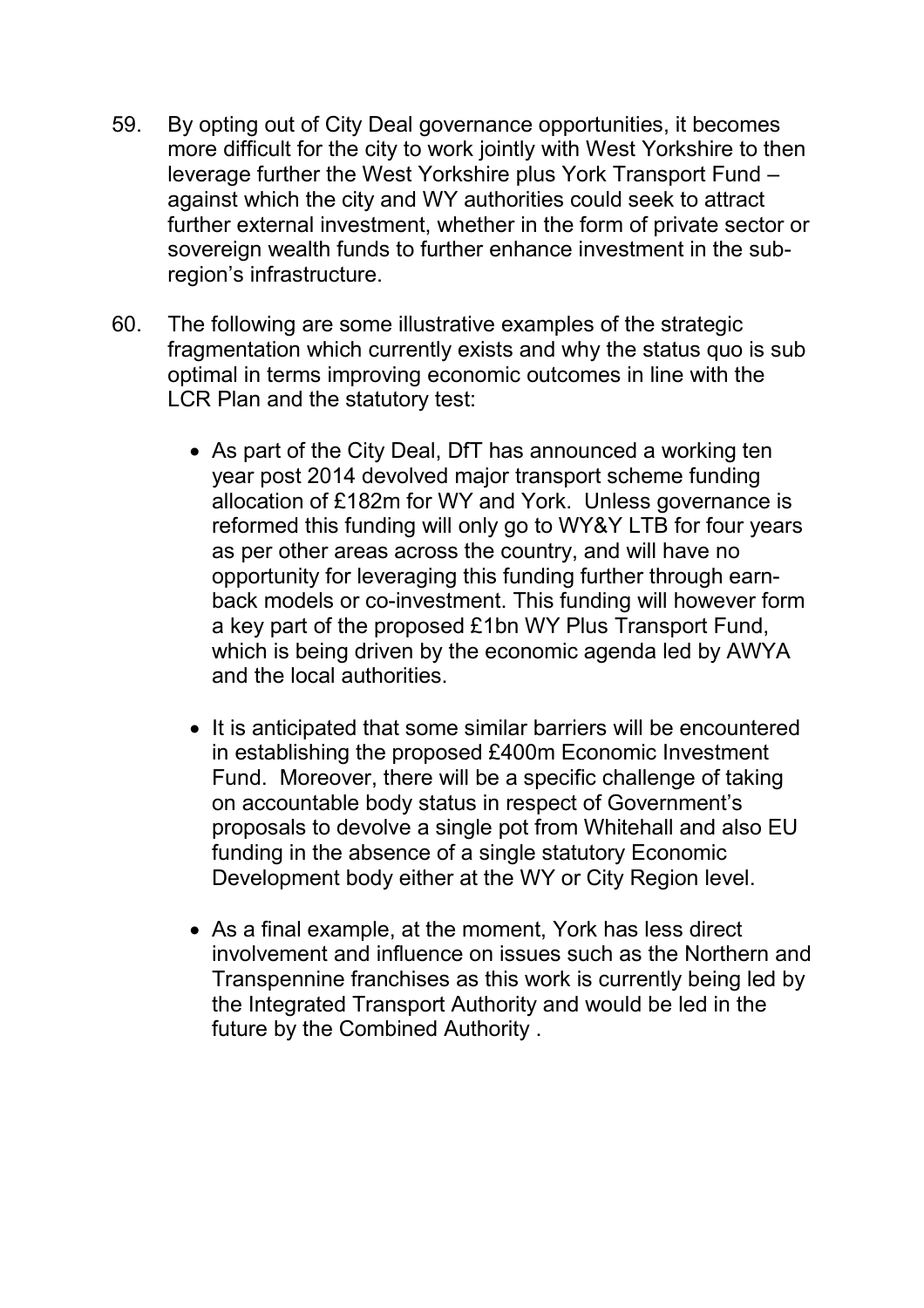# *OPTION 2: Establishing an Economic Prosperity Board*

- 61. A second option is to put in place an Economic Prosperity Board (EPB) under the 2009 LDEDC Act for the area of West Yorkshire and York.
- 62. As a statutory body it would share many of the features of a Combined Authority in that it would have legal personality and would provide a strong basis for taking on devolved powers and funding relating to economic development and regeneration, e.g. accountable body status for an economic development single pot or EU funding. However, the EPB would not take on transport powers.

### *Benefits*

63. The benefit of Option 2 is that whilst it strengthens governance arrangements for collaboration in economic development-related activity, whilst minimising the change required to the governance of transport-related activity.

### *Costs*

- 64. Because the EPB could not raise a levy, nor have borrowing powers to fund investment, it would not provide an appropriate governance arrangement for the creation and management of the proposed WY Transport Fund, which is a key driver for governance reform. Further, fragmented strategic transport and economic development governance at WY and York level would not provide a convincing proposition to Government for taking on with others, including Sheffield and Manchester, the devolved northern Rail franchises.
- 65. The consultation on draft statutory guidance for establishing EPBs and CAs similarly concludes:

*"ITAs and EPBs can coexist without forming a combined authority, but, as there are obvious benefits to be gained from a coordinated approach to economic development, regeneration and transport, and to avoid the proliferation of different structures at the sub-regional level, it is likely that a combined authority will be more appropriate than separate ITAs and EPBs in the same area. This means that where*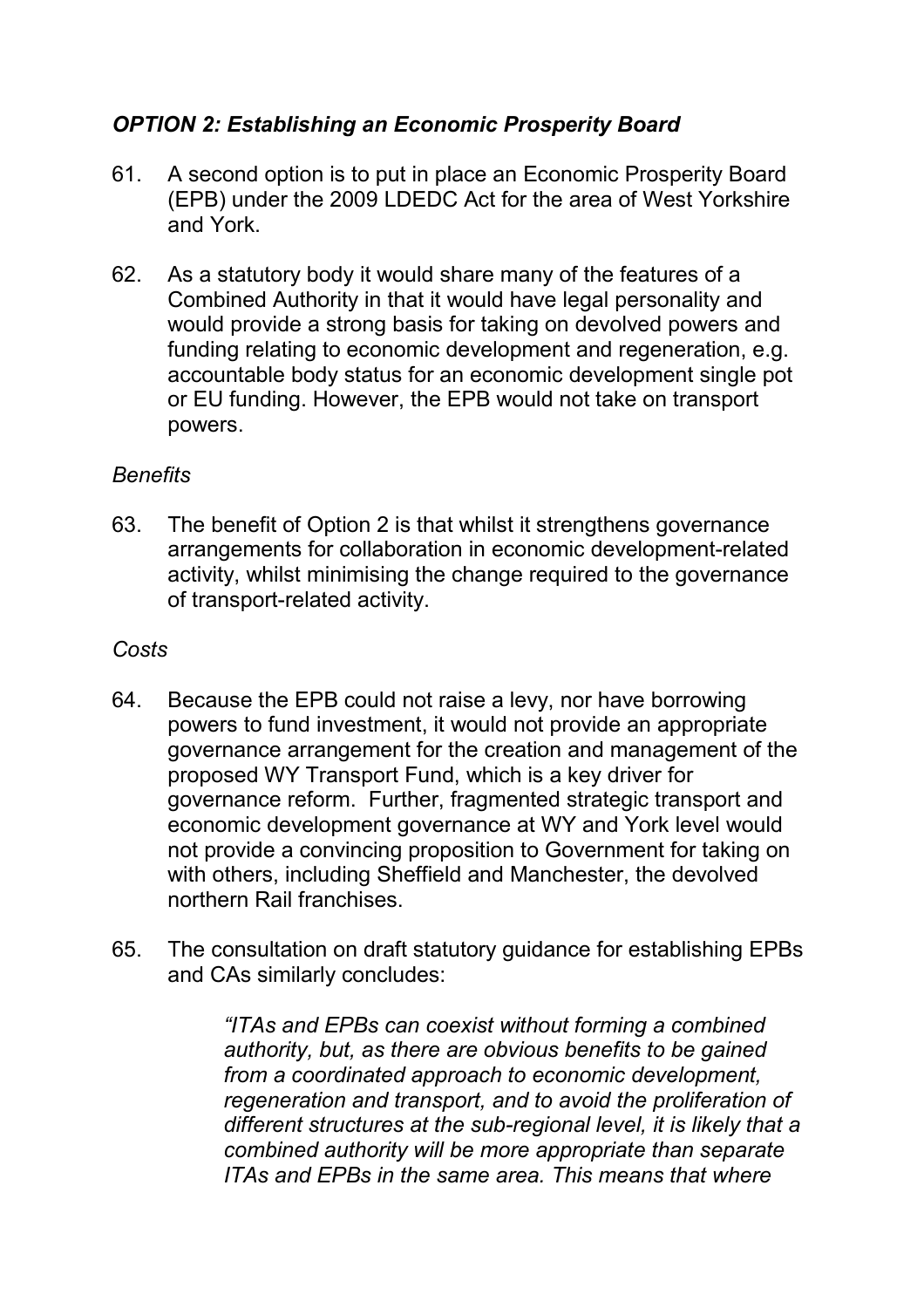*there is already an ITA in an area, relevant authorities that have concluded that similar arrangements would be appropriate for economic development and regeneration functions (which may include the ITA itself) should expect to establish a combined authority that incorporates the ITA, rather than establishing an EPB in the same area."* 

### *OPTION 3: Establishing a Combined Authority with West Yorkshire*

- 66. The above options of: status quo and creating an EPB have considerable strategic weaknesses, in particular their fitness for the purpose going forward of supporting the ambition of the City Deal and the LCR Plan. The third option considered is for the establishment of a Combined Authority for the area of West Yorkshire and York. As described above, a CA model brings together the functions of an EPB and strategic transport, and in WY this would therefore necessitate the abolition of the ITA.
- 67. However, presently, legislation requires that authorities establishing a CA must have contiguous boundaries, such that York and West Yorkshire are unable to legally pursue a full CA model under current legislation.
- 68. Nonetheless, as a condition of the City Deal arrangements for transport, the city of York is considering full membership of the CA a governance option, and should it be deemed the optimal solution, engagement will be undertaken with the appropriate Government Minister and departments to seek a way forward to legislative change to pave the way for this option to be realised.
- 69. A West Yorkshire and York Combined Authority would take on all of the responsibilities and functions of the West Yorkshire Integrated Transport Authority and the equivalent responsibilities and functions currently carried out by CYC. For York there would therefore be a transfer of powers to the Combined Authority for:
	- The planning and funding of socially necessary (subsidised) bus services
	- The provision of public transport information services
	- The management and maintenance of bus interchanges, bus stops and shelters
	- The running of concessionary travel schemes (currently done with North Yorkshire County Council)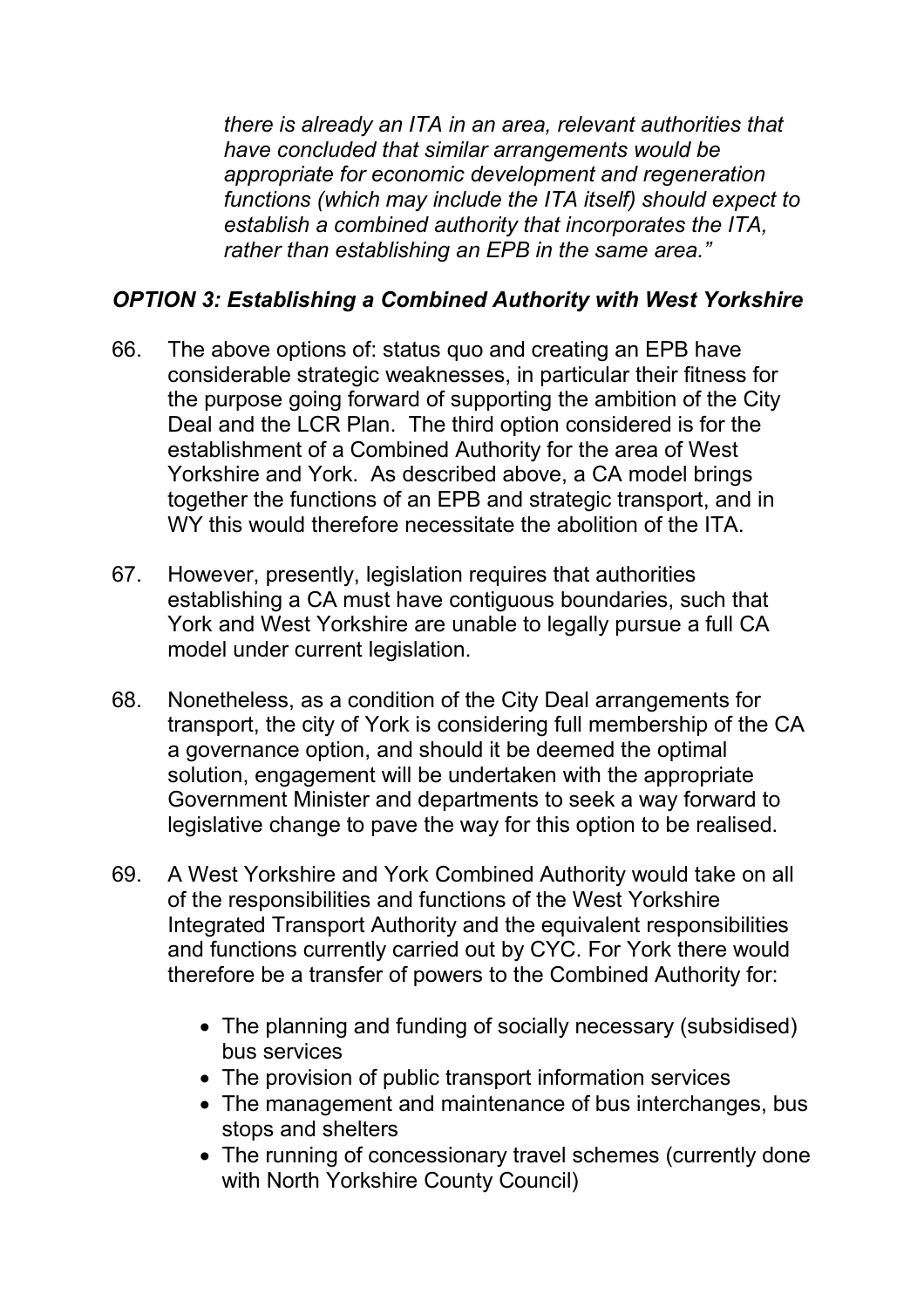- Bidding for new transport funding opportunities, recent examples would have been the Local Sustainable Transport Fund and the Better Bus Area Fund
- The receipt and allocation of DfT's capital allocations for Integrated Transport (LTP Schemes) and for Highways Capital Maintenance
- Potentially the running of and revenue streams from Park and Ride
- Partnership working with private bus operators to improve bus services
- The development and delivery of a Local Transport Plan and thereby the transport strategy, policies and investment priorities for the area

# *Benefits*

- 70. A CA model could address the weaknesses of the other options and deliver significant benefits if one could be achieved.
- 71. A CA would provide a visible, stable and streamlined body corporate to which Government can be confident in devolving powers and funding, such as via the City Deal, which would otherwise be controlled by Whitehall. It would for example be ideally placed to act as the accountable body for:
	- a 10 year £182m allocation of post 2014 devolved major transport scheme funding agreed in the City Deal (LTB);
	- the accountable body for a City Region single capital pot of £400m for economic infrastructure which, because they are not statutory bodies, neither the Leaders Board nor the LEP could take on this role; and
	- in the longer term, to be accountable for an agreed share of the fiscal uplift created by locally driven economic growth.
- 72. It would significantly reduce the negative impact on growth stemming from role ambiguity and fragmentation in relation to strategic transport and economic investment. An effective CA would create the opportunity for various types of collaborative effort:
	- as WY represents a significant (and as the evidence shows in Section 2, an economically self-contained) part of the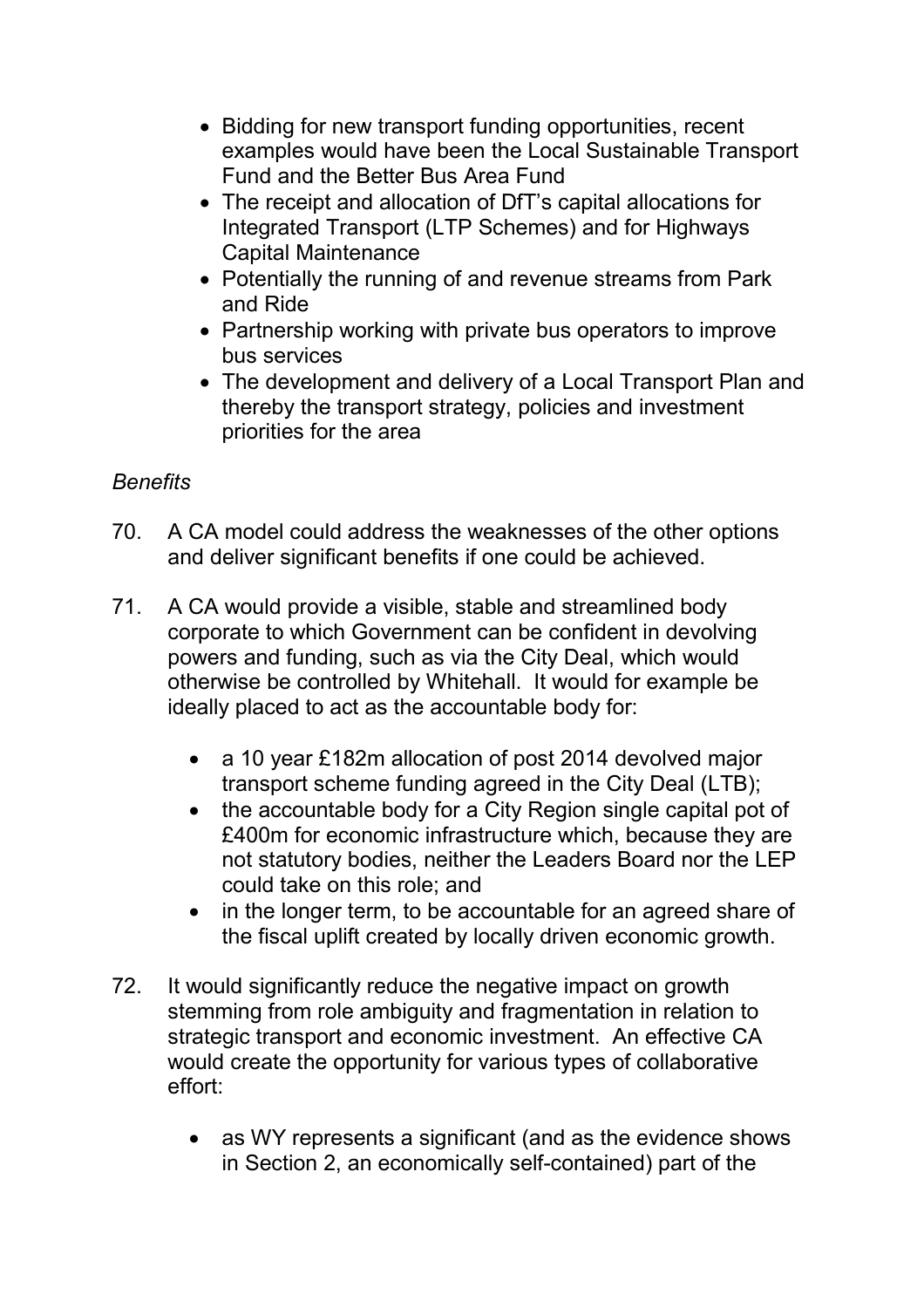Leeds City Region, a CA for the area would bring a much more authoritative position on transport and the economy to the table for debate and agreement with the LCR Leaders Board and LEP and drive delivery of the LCR Plan;

- fostering a stronger shared sense of purpose which would bring a clearer focus on key regional issues, such as on improving the flow of freight in conjunction with national agencies City Regions/LEPs; and
- with other northern Combined Authorities, putting in place a much needed counter-balance to London and to Scotland, to drive forward a long term rail strategy for the north and to take on the devolved administration of northern rail franchises, which would otherwise be managed by DfT.
- 73. By combining the role of strategic transport planning with an equivalent role for economic investment, a CA for the area would have the power to directly implement decisions to target the £1bn WY plus York Transport Fund at maximising jobs and GVA. without going back to the local authorities to, in effect, ratify those same decisions again.
- 74. Practically, this would enable the city of York to have greater opportunity for securing investment and policy decisions to invest in enabling infrastructure for sites like York Central, greater influence over rail franchising, and other key strategic priorities.

### *Costs*

- 75. There are costs associated with this option, not least the challenge of achieving the primary legislation required to actually establish a CA with non-contiguous boundaries. However, this is a cost that could be overcome potentially with a clear case made on the back of this review and appropriate level of engagement with Government Ministers and Departments.
- 76. There are other costs to be considered, including the transfer of transport planning powers to a CA, and of course, the power that the CA will gain in setting precepts for the raising of transport funding – which will mean a step change in the way that transport finance is raised from the local tax base.
- 77. Further, responsibilities for transport strategy/LTP and day to day public transport operations would rest with the Combined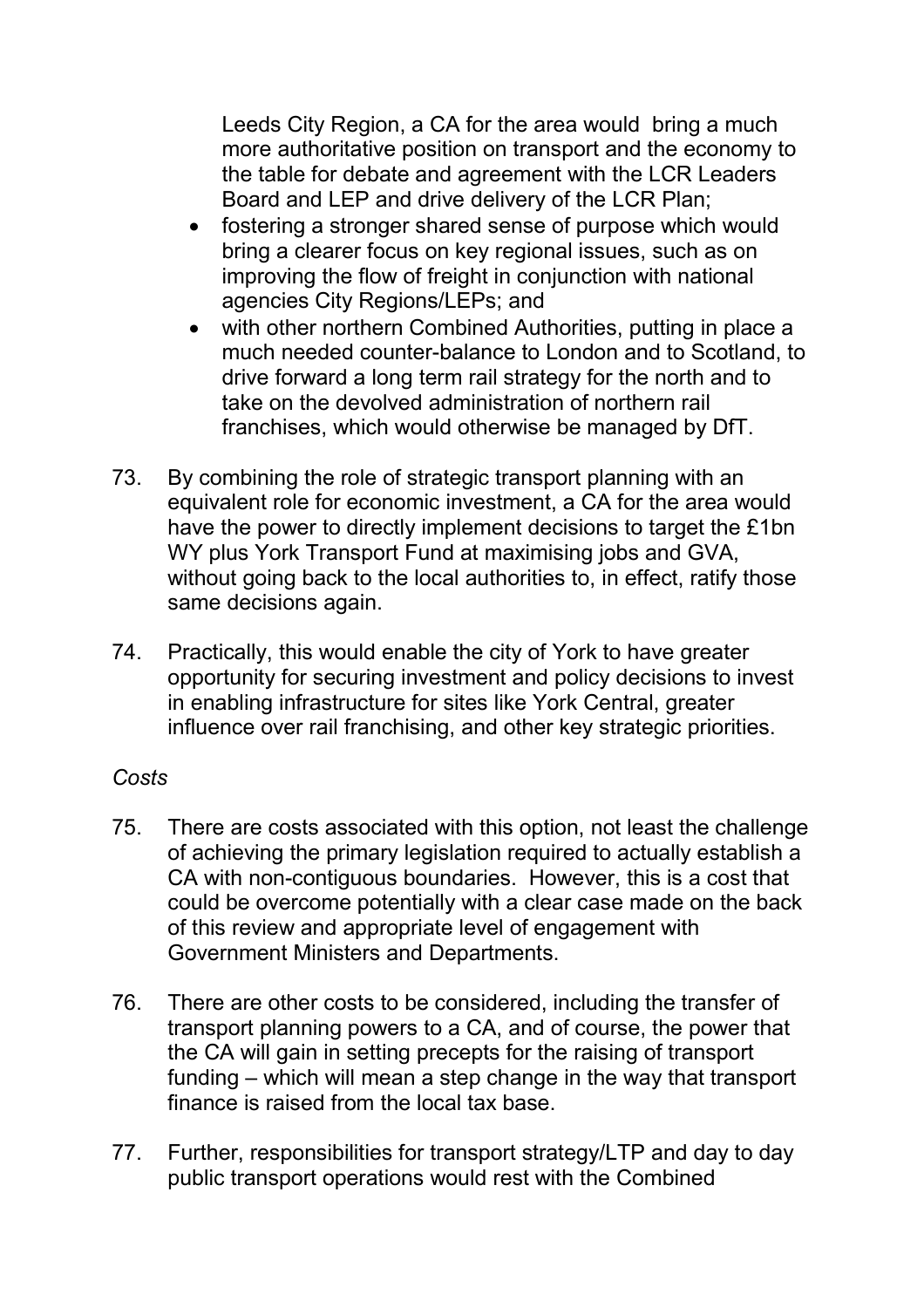Authority. New funding bids (such as LSTF in the recent past) and transport capital allocations from DfT would also rest with the new Combined Authority. Delegated arrangements may be possible to manage this.

### **Assessment of options**

- 78. It can be concluded that **Option 1 is sub optimal** because relevant transport and economic development functions and roles are currently fragmented and there is no single accountable body to take strategic decisions, therefore opportunities will almost certainly continue to be missed across the whole area and beyond for:
	- investment in major improvements to transport and economic infrastructure;
	- securing business investment; and
	- drawing down funding and devolved powers to enhance the economy which would otherwise be controlled by Whitehall.
- 79. Option 2, whilst offering a strengthening of existing arrangements for collaboration, it does not serve a step change that is required in delivery of transport connectivity.
- 80. Option 3, involving the creation of a CA with the full ability to take on the devolved transport agenda as set out in the Leeds City Region City Deal is considered to be necessary to achieve the outcomes set out in paras 70 to 74.
- 81. The above overall assessment strongly suggests that full membership of a CA would present the optimal option for WY and the wider City Region, subject to the key issues of CA representation, scope and support structures being explicitly considered as part its detailed design and constitution.
- 82. However, the current complexity of the legislative challenges associated with full membership of any proposed CA for CYC is acknowledged. As such, further work with the West Yorkshire authorities and Government officials and Ministers will be required to overcome the primary legislative barriers to city of York becoming a full and constituent member of the CA.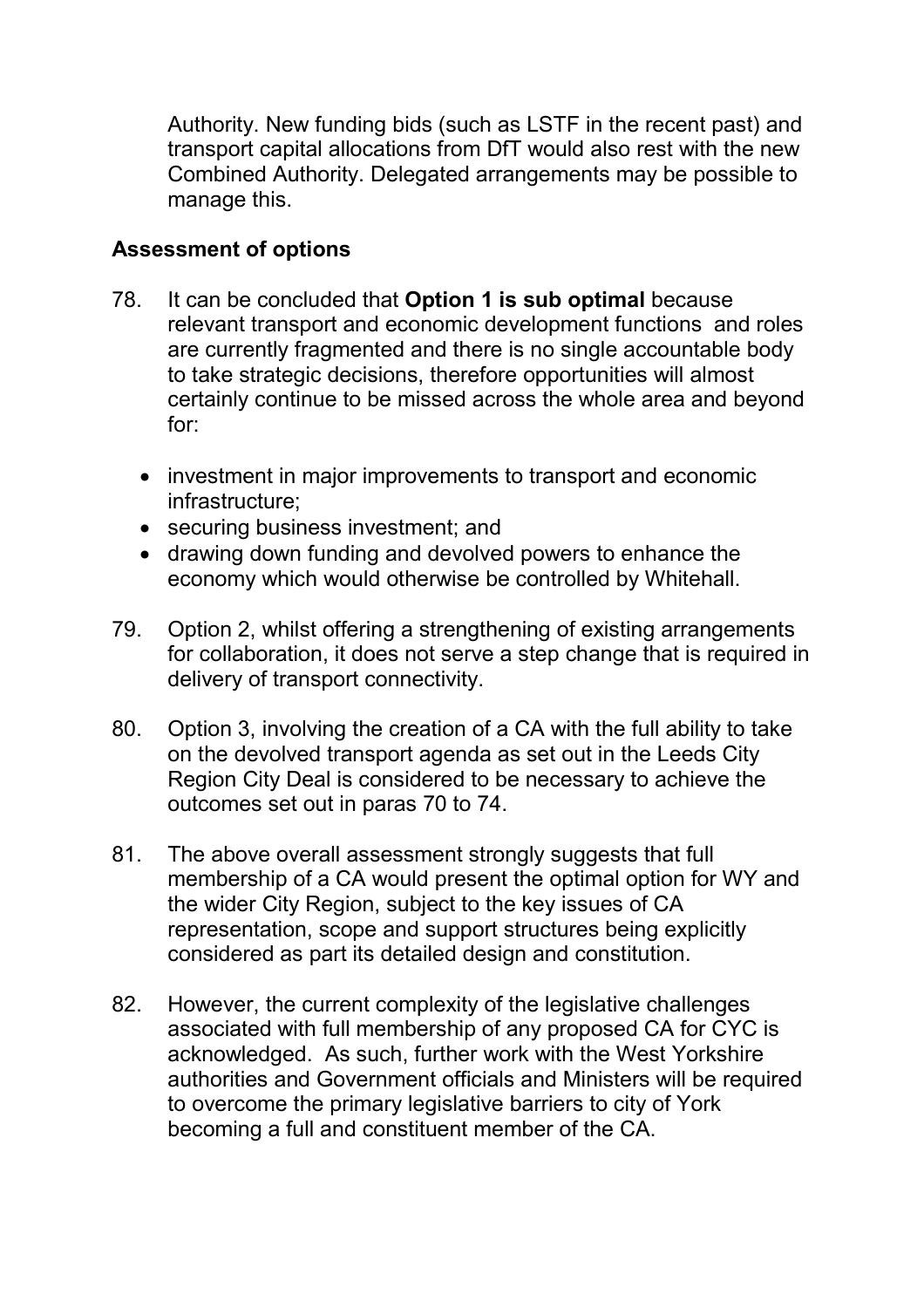### *Overcoming the legislative issues*

83. As an interim measure toward achieving a full CA or as a middle ground option, CYC could seek to join the CA as an Associate Member or form a Joint Committee with the CA.

#### *Interim option : Associate membership of a CA*

- 84. Associate membership of a CA provides some level of decision making power and responsibilities, although would preclude full powers and responsibilities of being a full member.
- 85. The focus of joint transport working could be restricted to matters of strategic importance to the whole combined area. The West Yorkshire Transport Fund, rail devolution, planning and investment and other strategic connectivity issues could be made the focus for joint working between West Yorkshire and York, as opposed to the transfer of powers outlined under option 3.
- 86. The benefit of this option is that it provides the city of York a voting role in the Combined Authority, although it precludes the full transfer of transport authorities to the CA from CYC. The focus of joint working with York would likely focus on strategic transport, funding and connectivity issues but there would be scope to establish what the scope of joint working could be.
- 87. However, the main cost associated with this option is that it is a halfway house, which could see the city of York in particular coming out of step with the WY CA in terms of raising finance to invest in the WYYTF. Not have a levy but could still contribute funding
- 88. The city would, as a result, have less scope to achieve economies of scale and efficiencies as less likely to include more operational matters. There would also be less opportunity to explore sharing of capacity and/or shared services in the delivery of priorities.
- 89. The option of forming a joint committee with the CA is an option that would follow the existing model established in Greater Manchester by which the Transport for Greater Manchester Committee (TfGMC)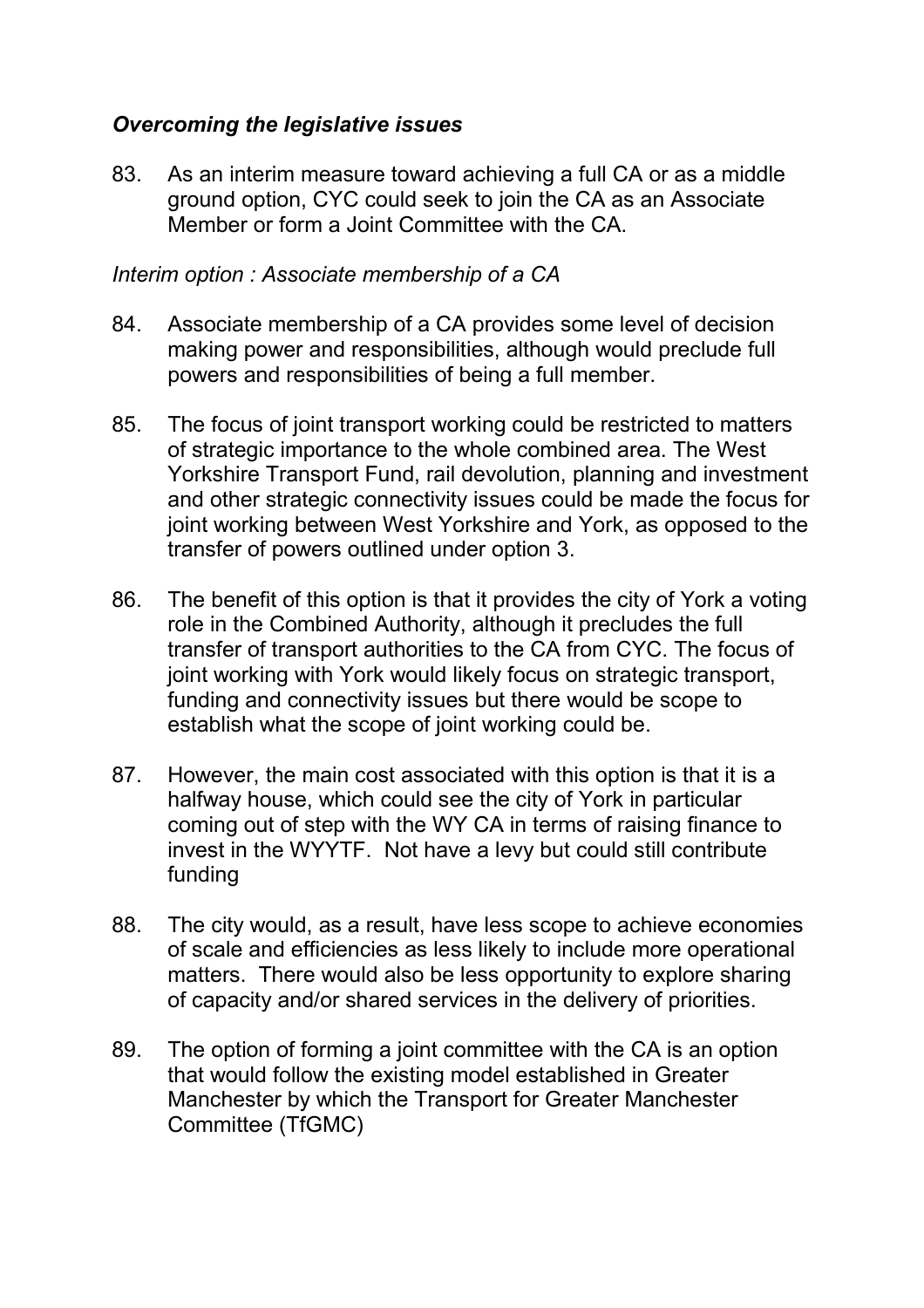- 90. TfGMC and its sub committees are formed from a nominated pool of 33 councillors to manage the TfGM and create transport policy on behalf of the GMCA, TfGMC also elects its own Chair and Vice-**Chair**
- 91. The committee assumed the roles of the previous Greater Manchester Integrated Transport Agency (GMITA) as well as the newly devolved transport powers and responsibilities from Government and the Councils. These councillors have voting rights on most transport issues despite not being members of the GMCA; however, some decisions still require approval by the GMCA, the functions which are referred (but not delegated) to the TfGMC would include making recommendations in relation to
	- The budget and transport levy
	- Borrowing limits
	- Major and strategic transport policies
	- The local transport plan
	- Operation of Greater Manchester Transport Fund and approval of new schemes
	- Appointment of Director General/Chief Executive of TfGM
- 92. Such arrangement means that the joint committee option offers less of a voice in decision-making for the city of York in the emerging city deal powers and funding for transport.

# **Conclusions**

- 93. The following can be drawn from the above options assessment:
	- There is no single strategic transport and economic development decision making body at the West Yorkshire and York level.
	- There is evidence of fragmentation and lack of integration in decision making which will be an impediment to delivering proposals to establish a £1bn West Yorkshire Plus York Transport Fund.
	- Current governance arrangements not being optimal is one of the reasons why the York economy, as well as West Yorkshire and wider City Region economy is underperforming.
	- The existing governance arrangements for transport decision making and investment for the city of York can be improved upon.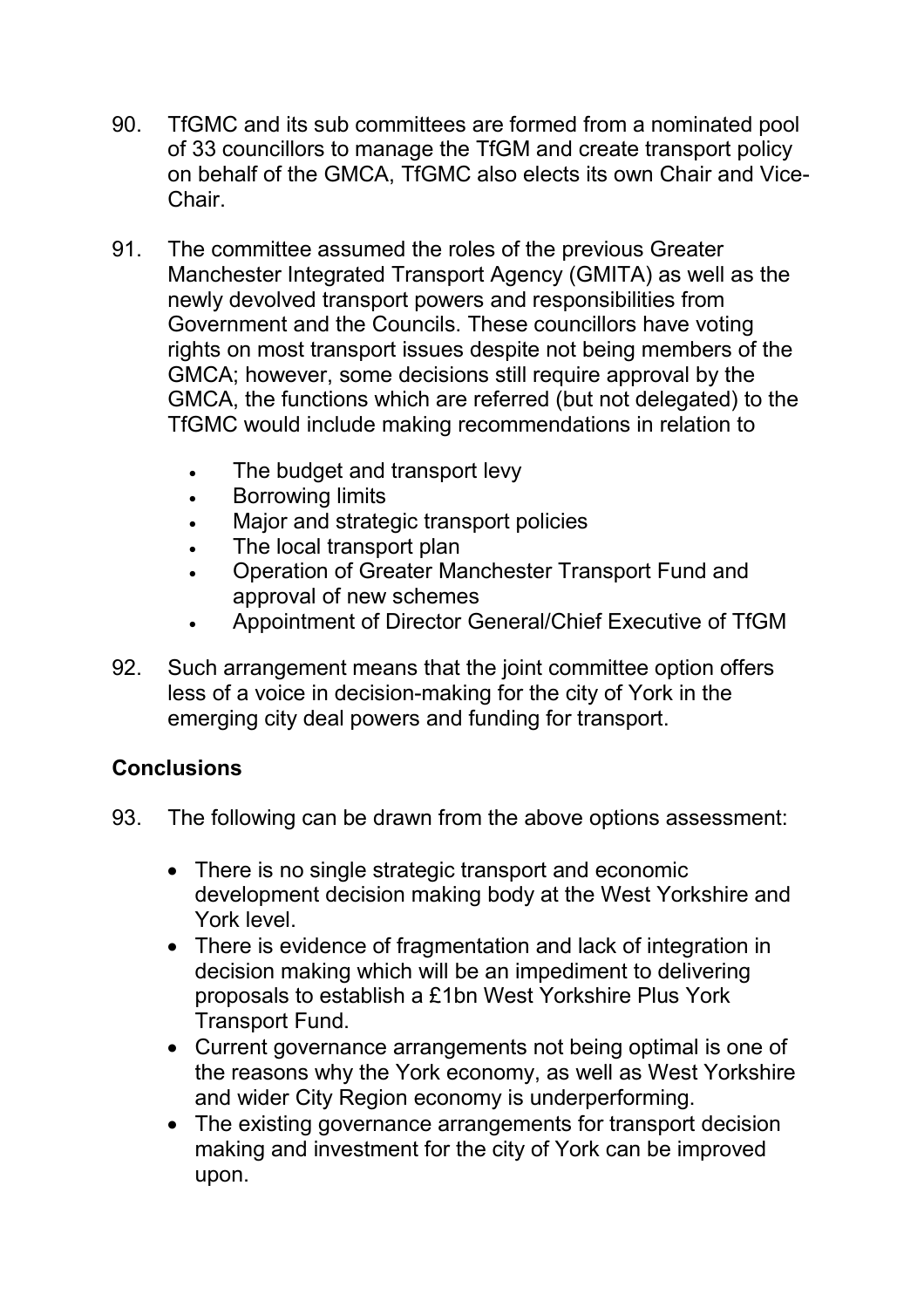- Various options have been considered, including leaving arrangements unchanged, strengthening or restructuring existing governance arrangements, and establishing a CA.
- A Combined Authority would be able to bring together key decision making powers into a single body.
- A strong Combined Authority, exercising appropriate strategic transport and economic functions, would provide a visible, stable and statutory body and could for example act as the accountable body for the LCR Single Capital Pot proposed in the Heseltine Review, as part of the proposed LCR £400m Economic Investment Fund.
- Such a body will attract greater devolved powers and funding, which would otherwise be controlled by Whitehall.
- A WY plus York Combined Authority would also streamline the relationship between the individual authorities and the LEP and Leaders Board.
- A strong CA would help in engagement with national agencies and create the opportunity for various types of collaborative effort with adjoining and other northern Combined Authorities to put in place a much needed counter-balance to London and to Scotland e.g. for devolving the power to let rail franchises at the pan regional level.
- The economic conditions of WY and the wider City Region would as a result likely be improved by putting in place a CA.
- 94. It can therefore be concluded that for the City of York, full membership of a CA to be created with West Yorkshire authorities is the best option for the area and because it would be likely to improve:
	- the physical connectivity of the York and West Yorkshire economic areas, bringing the benefits outlined in 70 to 74;
	- the effectiveness and efficiency of transport;
	- the effective exercise of statutory functions relating to economic development, regeneration and transport in the area; and
	- by extension, the economic conditions in the area.
- 95. However, as an interim measure, the option of creating a West Yorkshire CA with CYC taking Associate membership would provide a suitable alternative, which would then enable the city of York to work with West Yorkshire authorities and the necessary